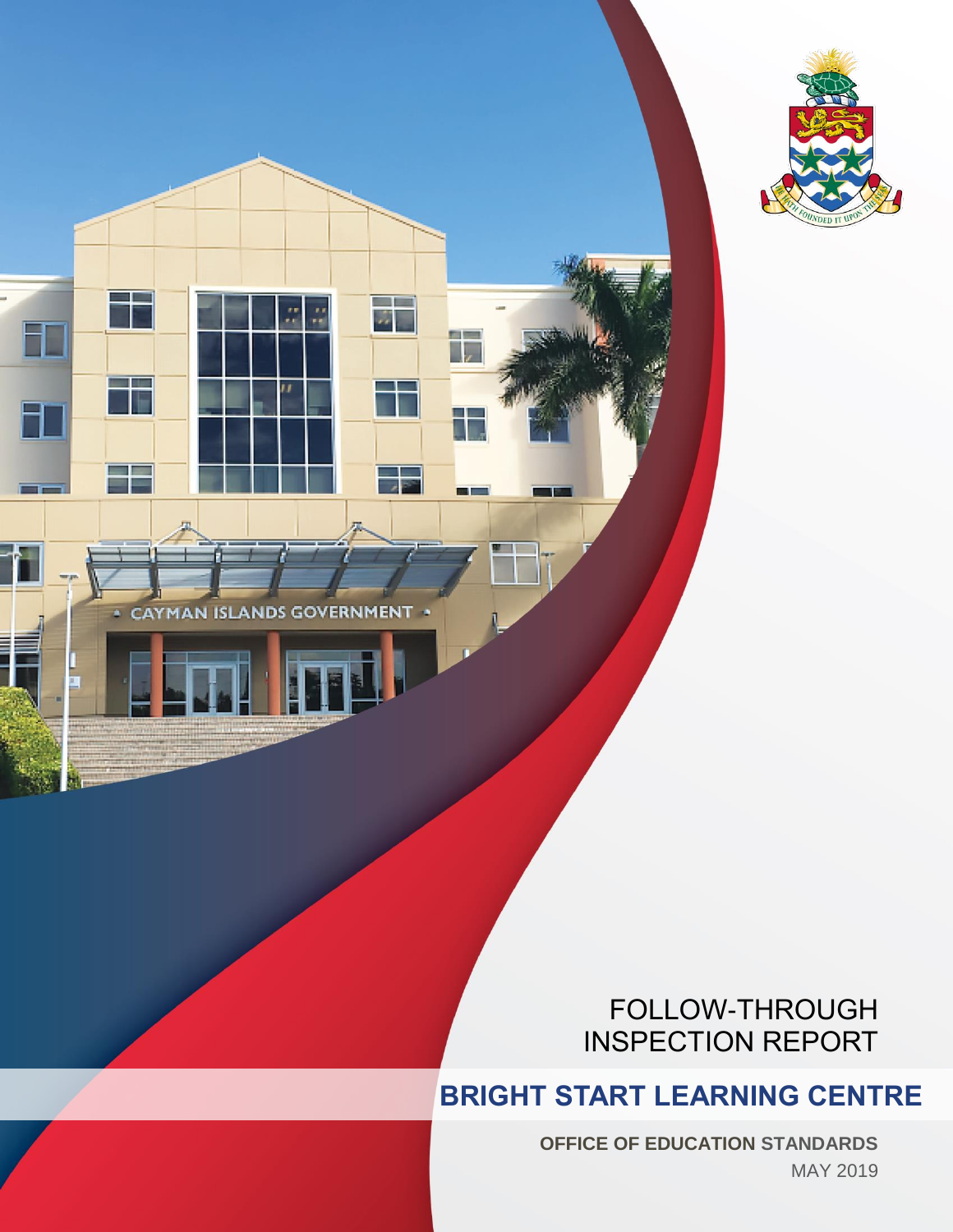# Table of Contents

| Office of Education Standards 31 |
|----------------------------------|

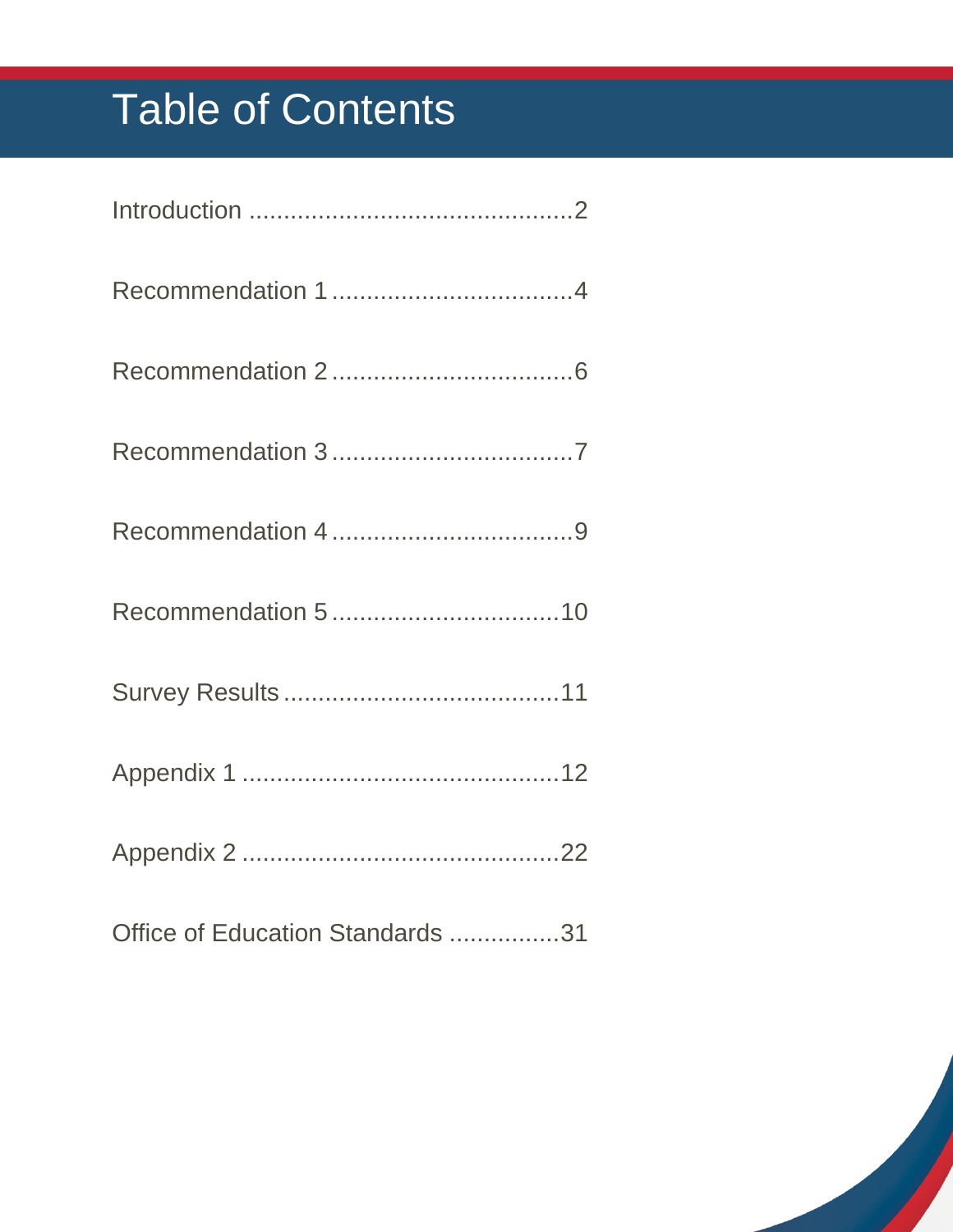### <span id="page-2-0"></span>Introduction

In academic year 2018-19, the Office of Education Standards conducted inspections of schools and early year's centres across The Cayman Islands. Where the overall performance of a school or setting was evaluated as weak, then a further inspection was arranged six months following the publication of the initial report.

#### **Follow-Through Inspections**

During the follow-through visits, inspectors focused upon the recommendations that had been made at the time of the previous inspection. They evaluated whether the school/centre had made sufficient progress in addressing the areas requiring improvement. Inspectors used a four-point scale to comment on progress, with evaluations ranging between excellent, good, satisfactory or weak.

#### **Views of stakeholders**

As part of the follow-through inspections, parents and staff were invited to comment upon the work of the centre by completing an on-line survey. The results from the survey are included within this report.

#### **Follow-Through Inspection of Bright Start Learning Centre**

The Follow-Through Inspection of Bright Start Learning Centre took place from  $29<sup>th</sup>$  May to  $30<sup>th</sup>$  May 2019. The inspectorate gathered evidence through lesson observations and discussions with staff and parents. School documents and children's progress and attainment information were also reviewed.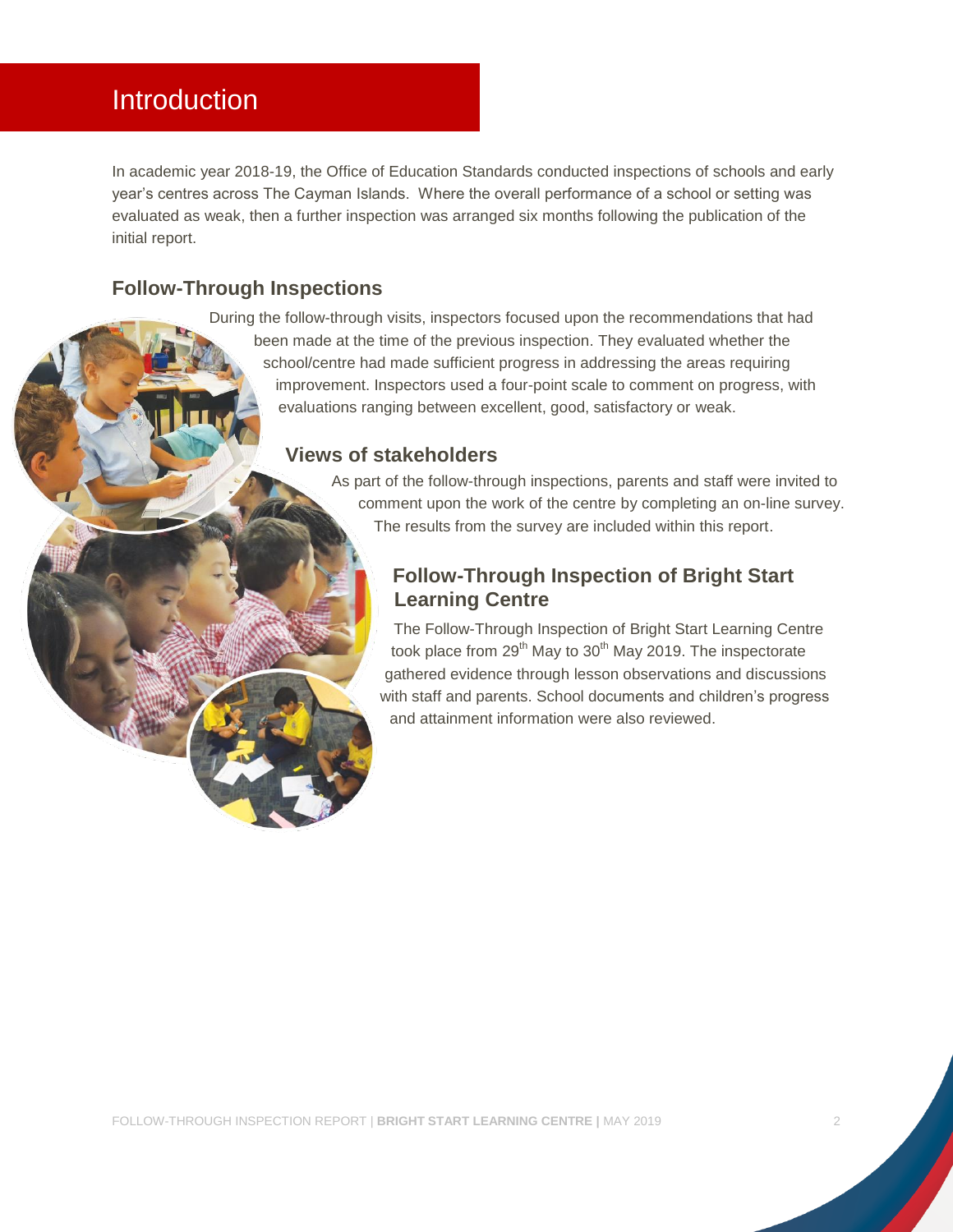### **Consistency in quantitative terminology**

Inspectors use quantitative terms in reports, as follows.

|                 | <b>Definition</b>                                                         | <b>Numerical</b> |
|-----------------|---------------------------------------------------------------------------|------------------|
| All             | The whole $-$ as used when referring to quantity,<br>extent, or duration. | 100%             |
| Almost all      | 90% and more                                                              | 90% to 99%       |
| <b>Most</b>     | Three quarters or more but less than 90%                                  | 75% to 89%       |
| <b>Majority</b> | Half or more but less than three quarters                                 | 50% to 74%       |
| <b>Minority</b> | 15% or more but less than half                                            | 15% to 49%       |
| Few             | Up to $15%$                                                               | 0% to 14%        |

#### **Summary**

During the Follow-Through Inspection, the inspectorate evaluated the progress that had been made by Bright Start Learning Centre in addressing the recommendations from the previous inspection report of October 2018.

The inspectorate judged that there has been satisfactory progress overall.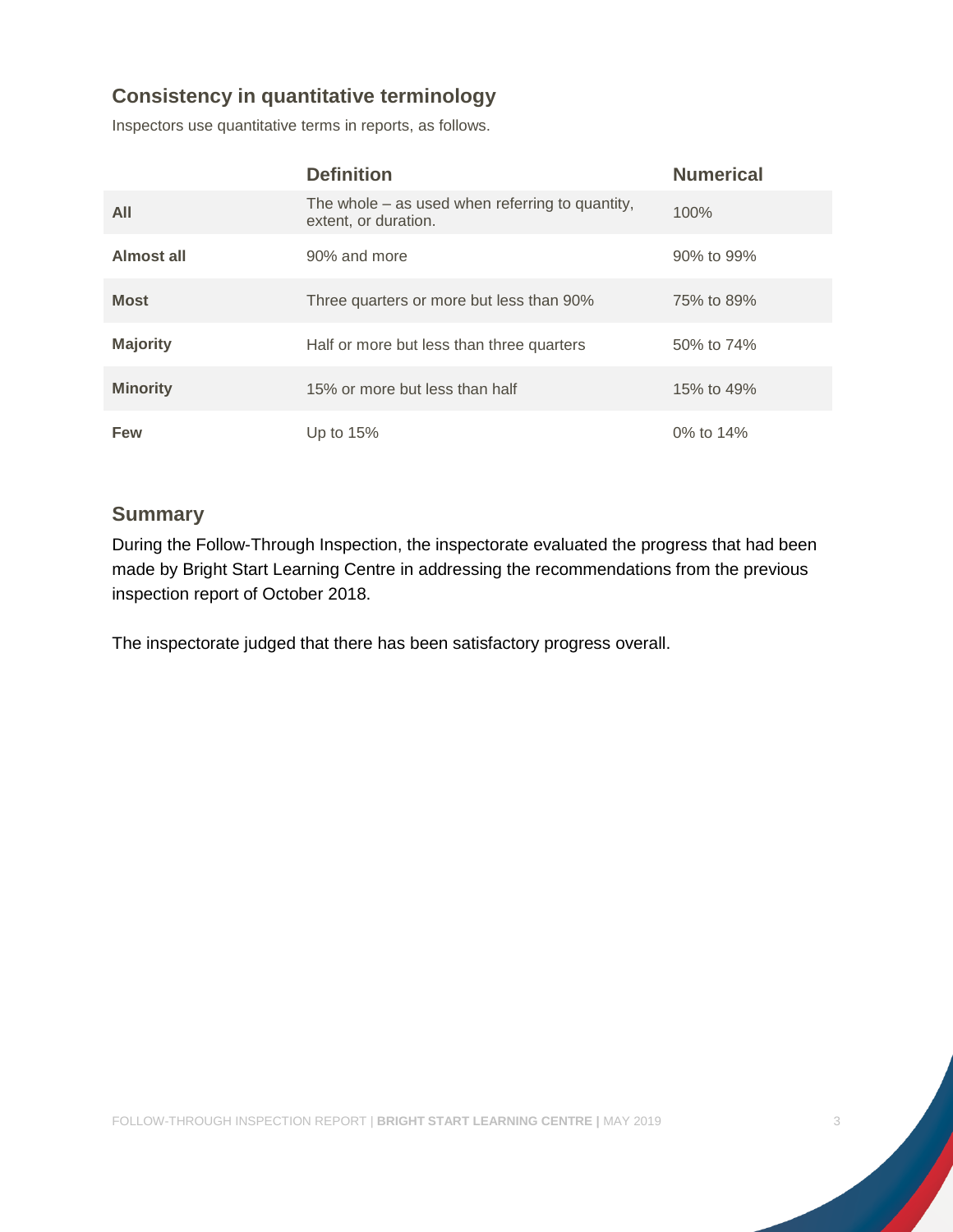### <span id="page-4-0"></span>Recommendation 1

**Ensure that all staff have a good understanding of the Cayman Islands Early Years Curriculum framework and its underlying principles which promote an education based on inquiry, exploration and investigation.**

The centre had made **satisfactory** progress in addressing this recommendation.

Following the inspection by the Office of Education Standards in October 2018, the Director and staff had developed a school improvement plan to address the recommendations in the inspection report. As a matter of priority, all staff had participated in professional development workshops facilitated by the Department of Education, Early Childhood Care and Education Unit. As a consequence, most staff demonstrated better knowledge and understanding of the Cayman Islands Early Years Curriculum and this had led to improvement in the quality of the children's learning experiences. Staff developed weekly lesson plans based on themes and topics and these reflected greater alignment with the early learning goals in the Cayman Islands Early Years Curriculum.

During the inspection, inspectors observed that most teachers planned lessons imaginatively and used learning resources effectively to promote the children's inquiry, exploration and investigation. All teachers used concrete materials to support the children's learning and the children had access to a variety of hands-on activities throughout the day to support their exploratory and investigative skills. One particularly successful resource was the sensory table which provided the children with a wide range of open-ended play opportunities. For example, in Pre-School 1, the teacher ably supported the children to understand concepts of full, half and empty using scoops, cups, rice, pasta and beans. In other lessons, the children used magnifying glasses and microscopes to examine insect specimens and discussed what they observed.

Teachers had also enhanced the curriculum with innovations such as 'Star of the Month' which provided children with opportunities to share aspects of their experiences outside the centre with their peers and teachers. This effectively promoted the children's sense of identity and also supported their language development. The children were also actively involved in recycling activities which promoted their environmental awareness. Overall, the planned learning environment ensured that children interacted freely with materials and resources through independent and guided opportunities and consequently, children enjoyed rich inquiry-based experiences.

While the curriculum reflected the four focus areas in the Cayman Islands Early Years Curriculum, there was scope for increased opportunities for purposeful writing in play-based contexts and for the children to manipulate materials to explore concepts related to shape,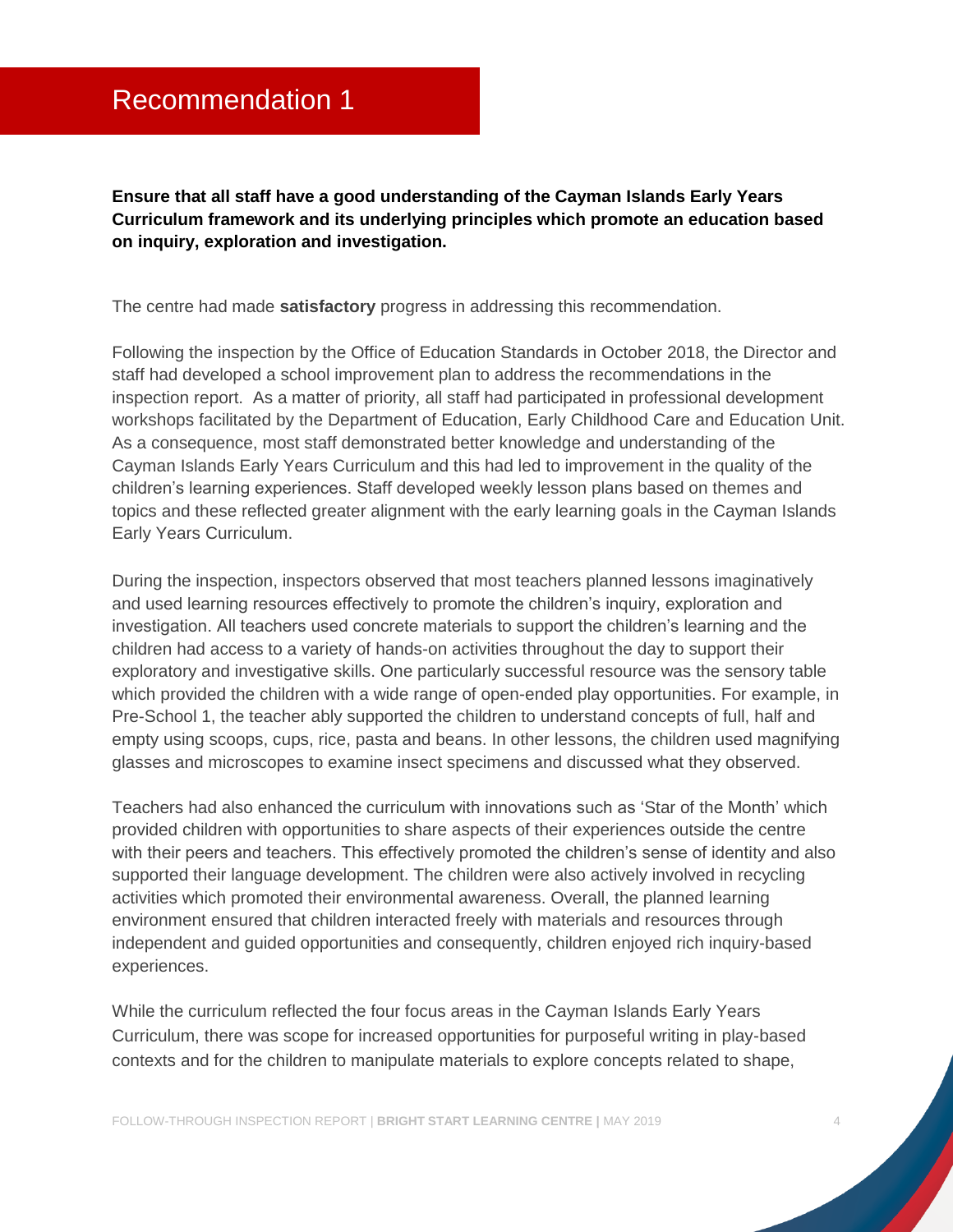space, time and measurement. In addition, inspectors noted that when compared to their age and stage, the quality of older children's achievement in key early learning goals was low. As a result, staff should further review the curriculum to ensure that planned experiences and activities provide sufficient depth and challenge and are tailored to meet the varied needs of individual children.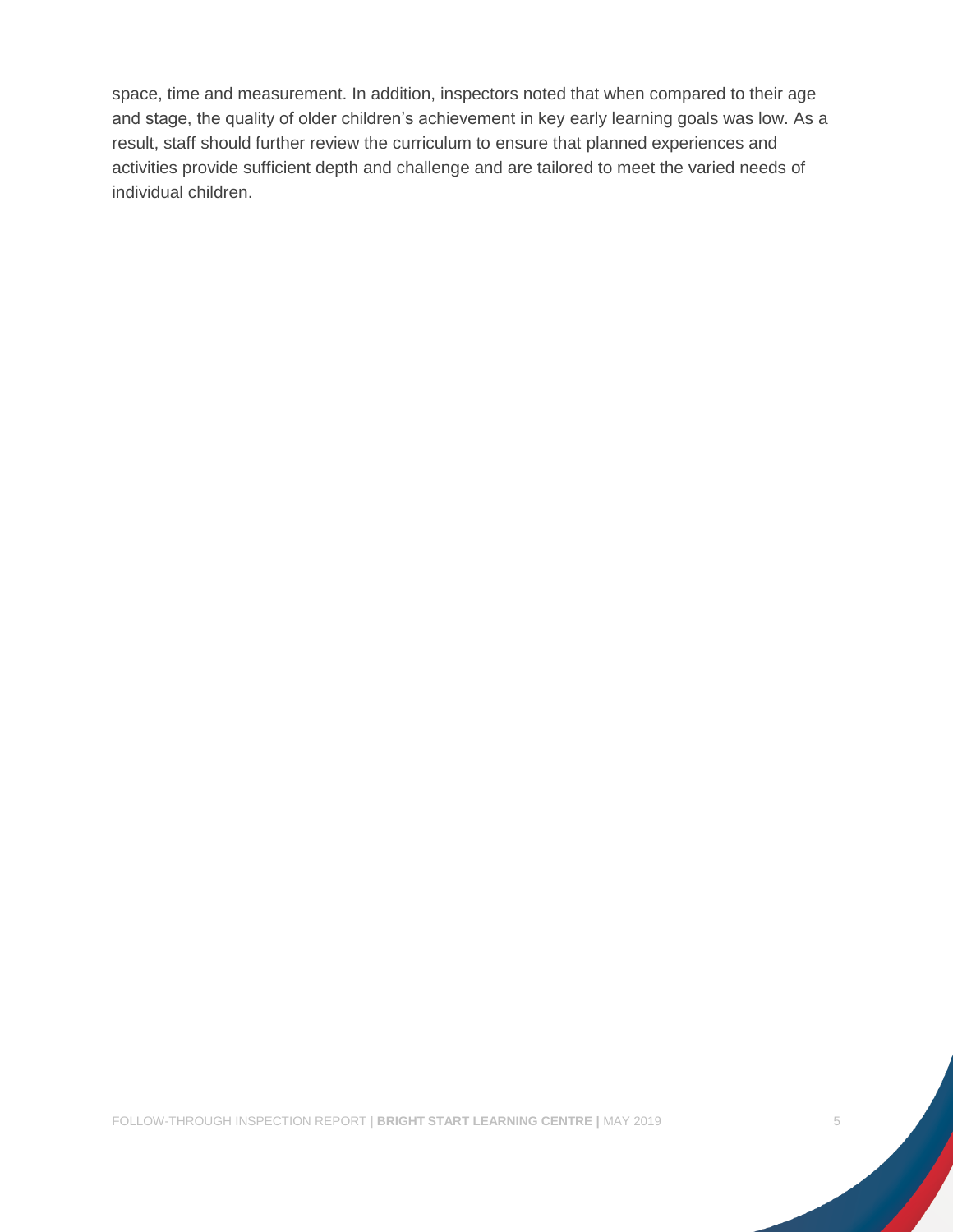<span id="page-6-0"></span>**Develop an appropriate range of teaching strategies consistent with the Cayman Island Early Years Curriculum and ensure that staff use time effectively to reflect on their practice and engage in professional discussion that supports implementation.**

The centre had made **satisfactory** progress in addressing this recommendation.

Inspectors observed that most teachers used a variety of appropriate strategies to facilitate the children's learning. In lessons and play-based contexts, most teachers used recall, listening, questioning and modelling effectively to promote children's learning. For example, in a Pre-School 1 lesson, teachers used circle time effectively to support the children's emerging language development through songs, rhymes and music. Similarly, in the Infants class, teachers sat at the children's eye level; listened to them attentively and stimulated the children using touch and sound. Almost all children demonstrated high levels of engagement in their learning especially when activities included opportunities for exploration, music and movement.

Most teachers effectively planned multi-sensory experiences for the children to promote their creativity, imagination and exploration, and children had the opportunity to work alone, in pairs or groups. In addition, most teachers ably fostered the children's interest in books. The children were drawn to the attractive and comfortable reading corners in the classrooms and most demonstrated appropriate book handling skills.

Inspectors also observed that teachers promoted choice and autonomy in the children's learning. For example, during free play in the mornings, majority of the children chose activities independently and engaged in a range of play scenarios, while the teachers engaged them in conversations to extend their learning.

While teachers' weekly plans reflected evidence of common planning there was scope for staff to provide more challenging learning experiences for the higher achieving children. In addition, there was a need for dedicated planning time allocated to reflection and action planning so teachers could use assessment information more effectively to plan next steps in the children's learning and to extend the range of experiences offered to them.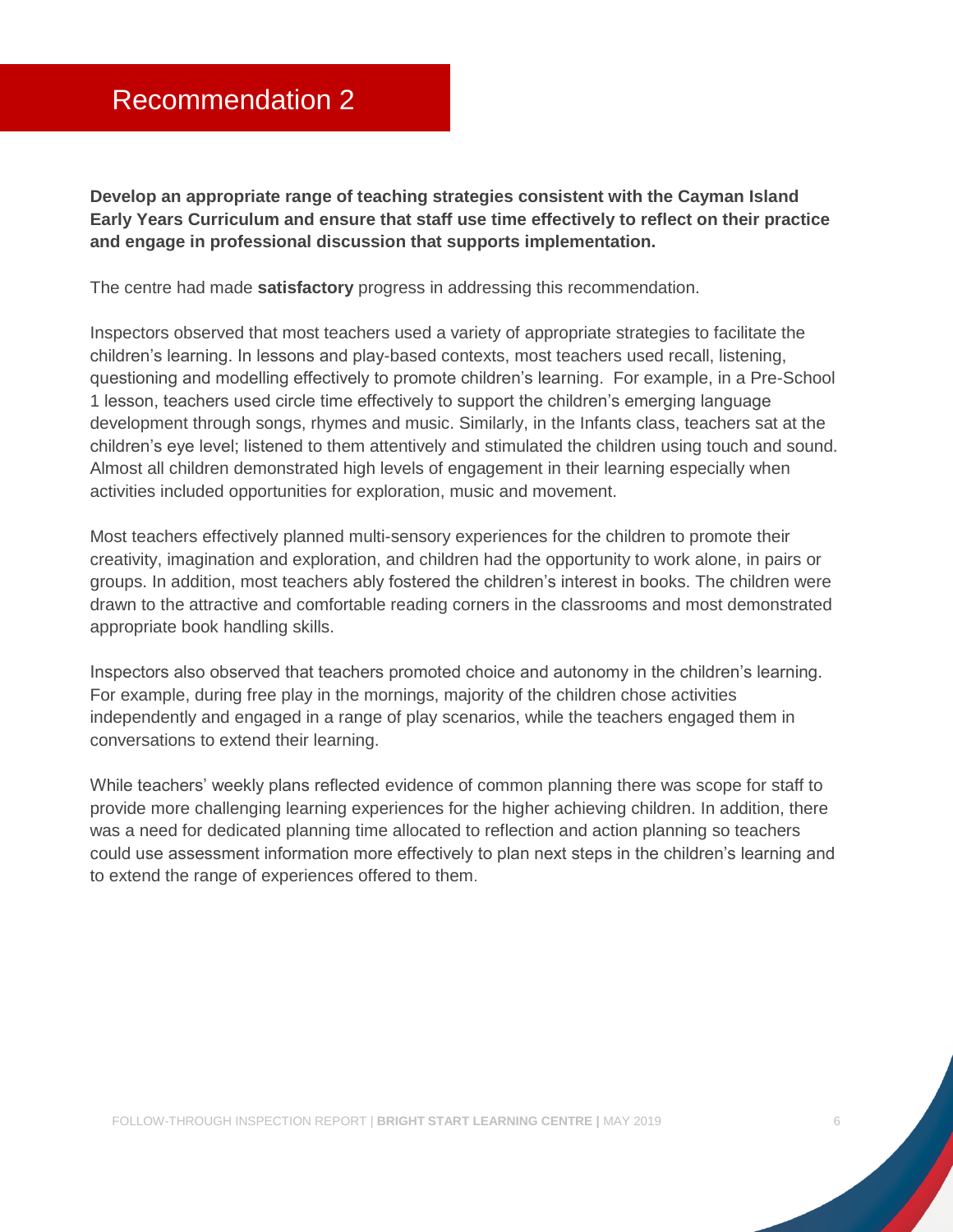### <span id="page-7-0"></span>Recommendation 3

**Improve the environment for learning so that children have wider opportunities to make choices, engage with open-ended, natural materials, and are able to use their innate curiosity to explore and investigate independently.**

The school had made **satisfactory** progress in addressing this recommendation.

Following the training provided by the Department of Education, Early Childhood Care and Education team, staff had re-organised classrooms so children could access resources independently, and had added new resources to address the imbalance of natural and manmade objects.

The addition of more resources composed of natural materials, plus a laptop and I-Pad, enhanced children's scientific and technological learning through exploration. In a Pre-School 2 lesson, children enjoyed observing real bug specimens in transparent bug catcher jars with magnified lids. The weekly planning for a bug topic was effectively delivered in an ageappropriate manner and successfully engaged the children's innate curiosity to develop early scientific knowledge, skills and understanding.

In both pre-school classes library areas were introduced with a selection of books easily accessible by the children. Additionally in the outdoor area, improved provision included water play and mark-making exploration with paint. Children were growing cress, beans and enjoying learning about how to care for plants.

Since the previous inspection, staff had ensured that the use of natural resources had been incorporated into the children's daily learning programme. A sensory table in a shared area was used effectively to arouse the children's curiosity and promote imaginative play through selfinitiated exploration. As the children explored the properties of dried rice, pasta, leaves and shells through use of their senses, staff sensitively interacted to extend their language development. The children were engrossed in play-based learning and thoroughly enjoyed the freedom to explore the differing properties of the varied materials. This activity fostered improved creativity and independent thinking skills. As a consequence of less teacher direction and more free choice, child-initiated learning in lessons, children were demonstrating independence, growing self-confidence and happy engagement in their learning.

However, inspectors noted that there were opportunities to further enhance health and safety arrangements in the centre by expanding the space in the Pre-School 1 classroom to ensure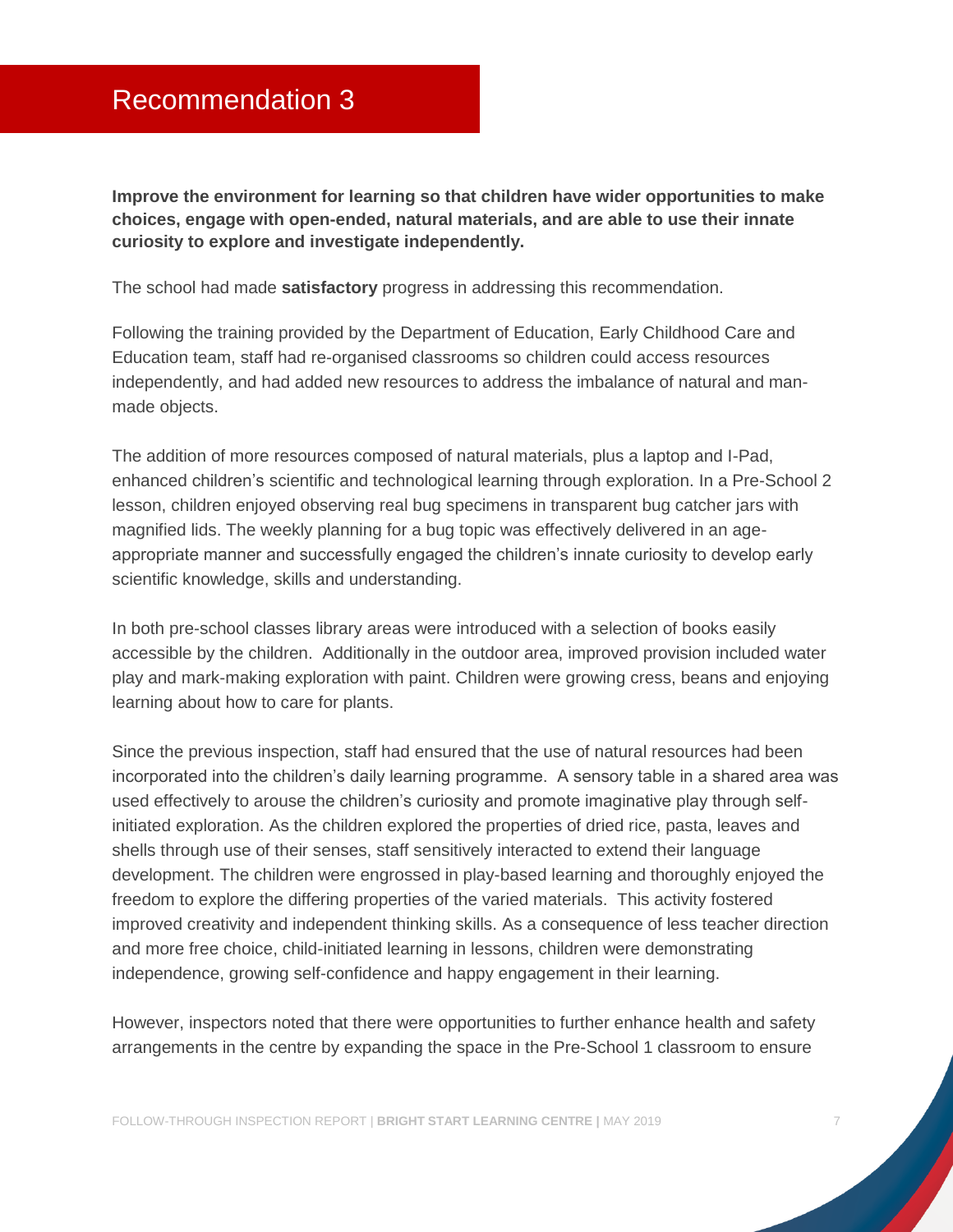each child has access to at least 20 square feet of space; placing padded material on the separators in the Infants area and eliminating the trip hazards in the indoor play area due to the worn and lifted sections of the safety surfacing.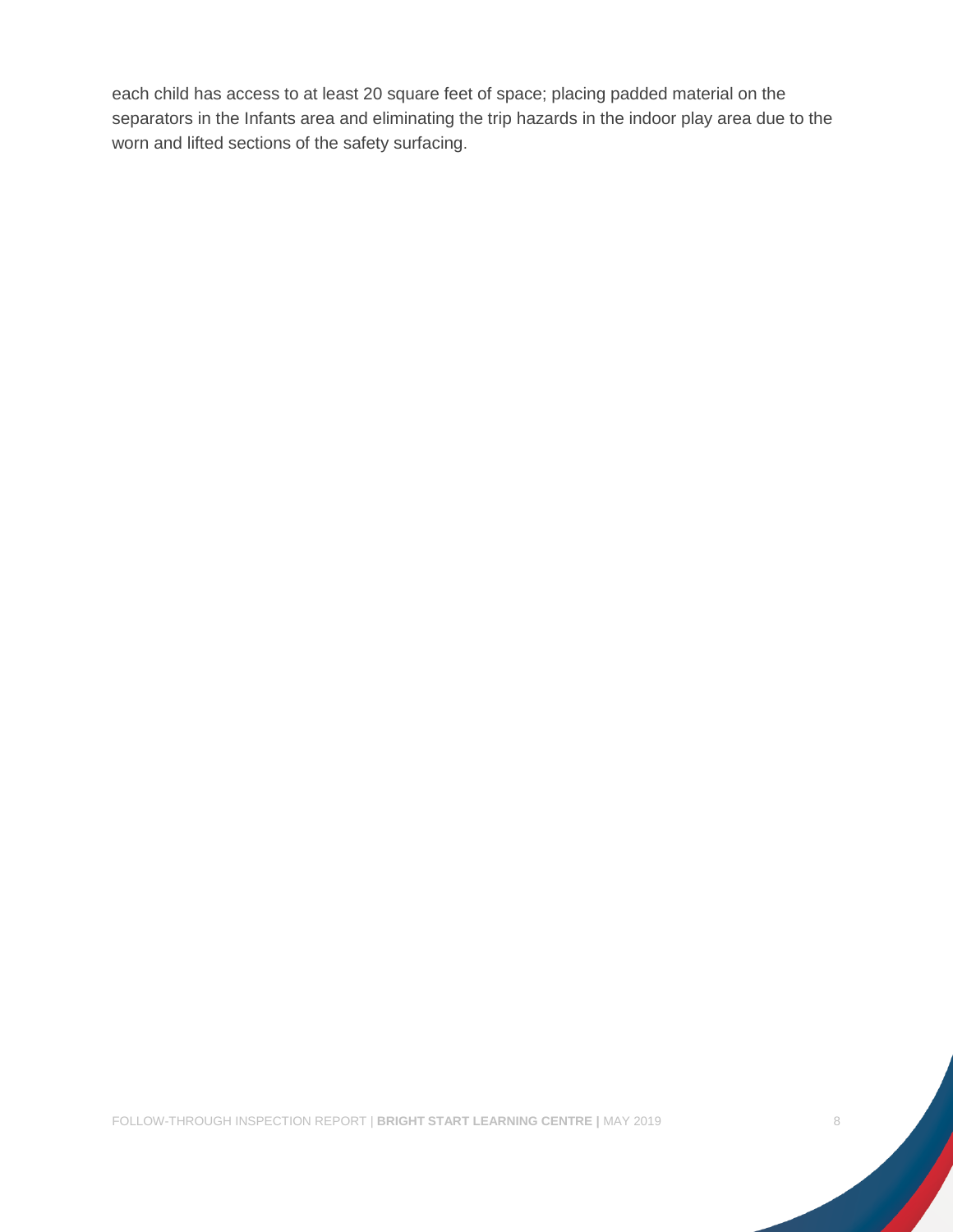### <span id="page-9-0"></span>Recommendation 4

**Create assessment processes that inform teaching on an everyday basis so that provision can be tailored to the individual needs of children.** 

The school had made **satisfactory** progress in addressing this recommendation.

Following the last inspection, the Director and staff had developed a range of assessments to check the progress of children attending the Centre. Every week, for example, staff recorded the main achievements of children in the four areas of the Cayman Islands Early Years Curriculum including exploration, communication, well-being and respect. In addition, each term since January 2019, staff had informed parents about the children's main developmental achievements identifying whether each child was beginning, developing or mastering skills within each of the four curriculum areas. Staff diligently recorded this information and parents were invited to offer comments on this termly report.

During the follow-through inspection, records for individual children were scrutinised. It was noted that, for a few children, staff did not use the correct developmental records and assessed children against criteria for younger children. Consequently, the information gathered and used to inform the lessons was not consistently reliable or accurate. Furthermore, in their weekly notes regarding the children's achievements, staff did not ensure a close match between their observations and the requirements of the curriculum. As a result, the activities planned for children did not always sufficiently build upon the children's prior learning using the information gathered during assessment.

Staff in the pre-school classes collected examples of the children's work across the academic year. This information included evidence of the children's achievement in certain areas of the curriculum. These arrangements required further development to include more comprehensive coverage of the children's knowledge and skills in different areas of the curriculum. In addition, the children's successes from day to day were not consistently recorded because staff made insufficient use of digital records and home-based evidence in their assessment practices. Staff would benefit from further training on best early years practice in assessment. The Director, Head of Centre and staff should further develop policies and practice for assessment to extend and improve the current arrangements.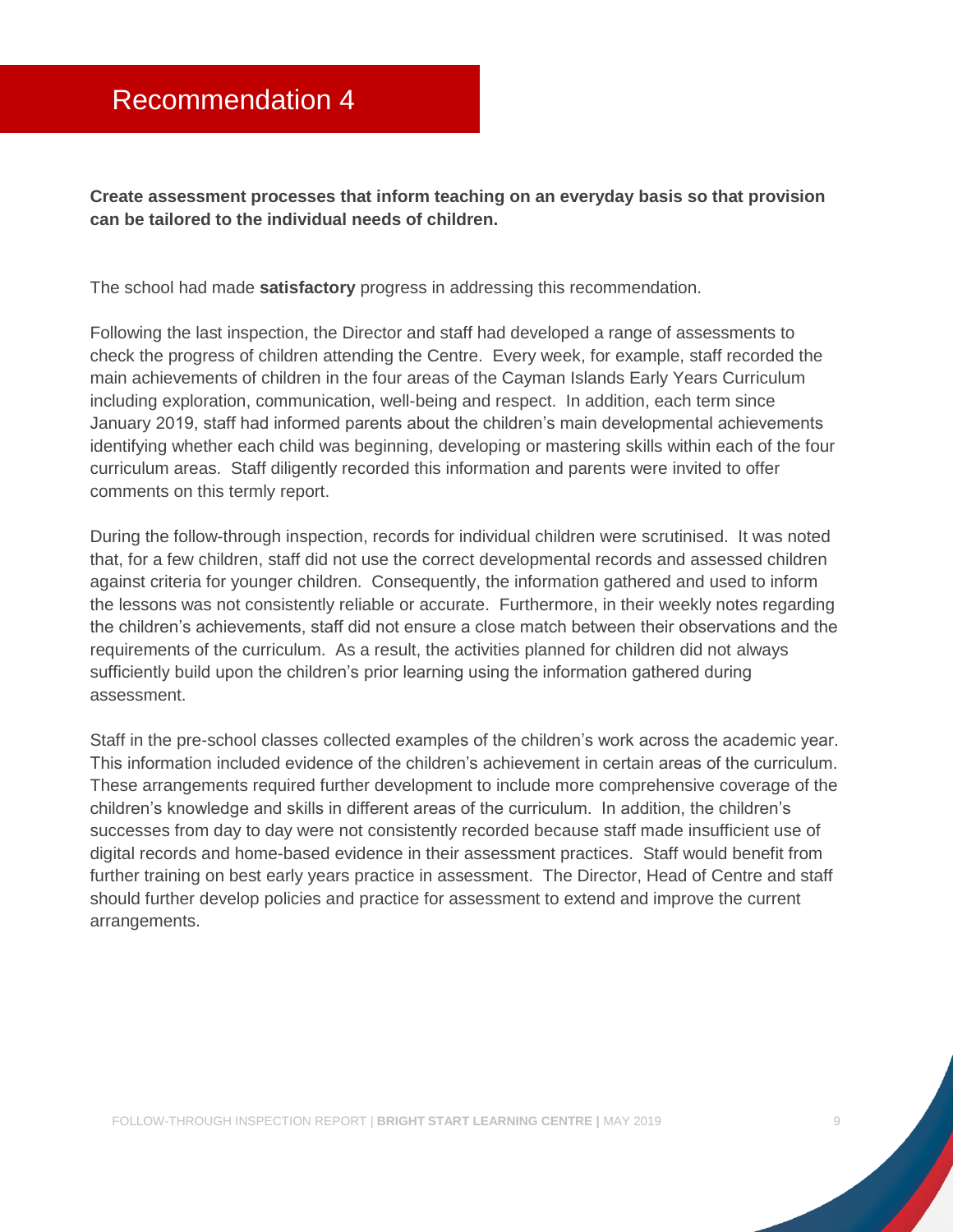<span id="page-10-0"></span>**Develop appropriate behaviour policies and procedures so that children develop their capacity to identify and express their own feelings and display a growing capacity to manage them so that frustrations and conflicts are resolved effectively.**

The school had made **satisfactory** progress in addressing this recommendation.

Overall, during observed sessions, almost all children were well behaved and staff used positive behaviour strategies effectively to manage incidents of conflict when they occurred. In several classes, staff had displayed information about emotions and these were a useful reference point to facilitate class discussion about feelings. In the Pre-School 2 class, for example, the teacher made effective use of images of happy, sad and angry faces to encourage children to reflect on how certain behaviours could affect their peers. During break and snack times, the children were encouraged to demonstrate independence and responsibility. They took turns and remembered to say 'please' and 'thank you' when talking to their peers and with adults. In addition, the children were helped to understand the importance of care for the environment and the importance of recycling because each day they placed their lunchtime waste in special containers for plastics and paper.

Staff in most cases demonstrated patience and care in their management of children's behaviour. They knew the children well and identified causes of frustration as they occurred. In most classes the staff were vigilant and attentive. Most children were able to take turns and share equipment. Staff planned a number of activities, which deliberately required the development of such skills. For example, in one of the pre-school classes, the children went on a 'bug hunt' and after finding a number of images of spiders, caterpillars and ladybugs, they were asked to share some of their pictures with their friends. Although a few children were reluctant to do so, many were willing to share and the teacher rewarded this positive behaviour with praise for the children.

The staff had benefited from training provided by the Department of Education Early Childhood and Education Team in relation to aspects of the curriculum. In this context staff had been able to improve their practice in promoting the children's skills relating to respect and well-being. There was a need to develop an agreed and documented policy and procedures to ensure consistency in practice and clarity in guidance for new staff.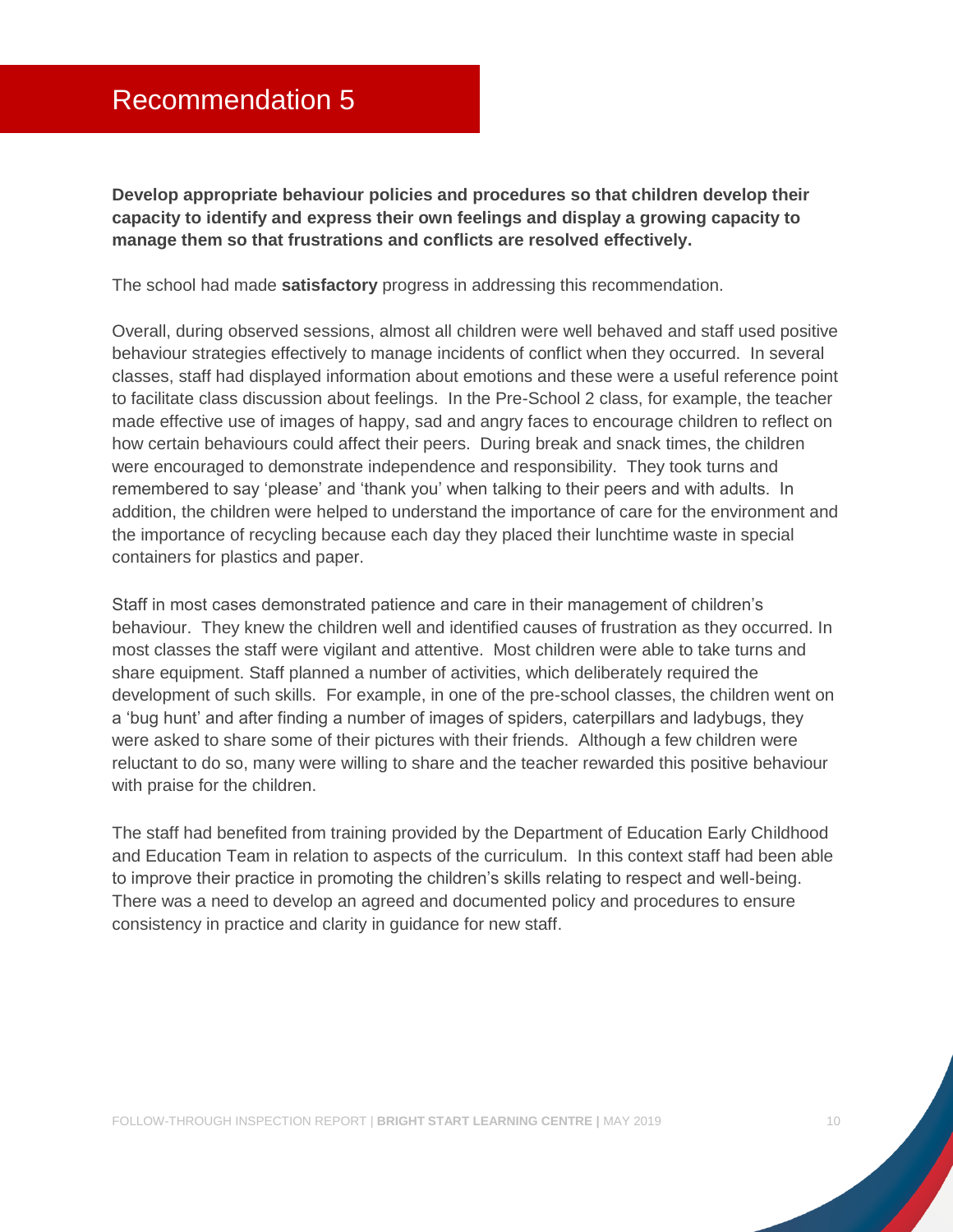### <span id="page-11-0"></span>Survey Results

Thirty-three parents and ten staff completed the on-line survey ahead of the Follow-through inspection. The results from the survey are detailed in Appendices One and Two of this report.

All parents expressed that their children enjoyed their time at the centre and that they were pleased with the care and education their children received. Most parents also offered highly positive comments about the work of the centre but a minority expressed the need for more frequent updates on their children's achievement and progress. Almost all parents agreed that the school was well led, that the staff were appropriately qualified and the majority stated that communication with parents was timely and effective. Most parents agreed the children had access to a wide range of age-appropriate play opportunities and good quality resources to support their learning. Only a minority agreed that parent-teacher meetings were helpful and held regularly. A majority agreed that they were provided with information about improvement plans for the centre. Almost all parents agreed that the centre was effective in developing their child's personal and social skills.

Ten members of the teaching and support staff completed the survey. All made highly positive comments about the nurturing environment provided by the centre and expressed high levels of satisfaction with the overall quality of education it provided. All staff agreed that the centre provided opportunities for the children's exploration, choice and independence and promoted healthy lifestyles. All staff expressed that the centre was well led and that staff benefitted from opportunities for continuous professional development. All agreed that the school had sufficient resources of good quality to support their work with the children.

#### **What happens next?**

As the overall progress has been judged as satisfactory there will be no further Follow-Through Inspection of Bright Start Early Years Learning Centre. The centre will be inspected in the next cycle of regular school inspections.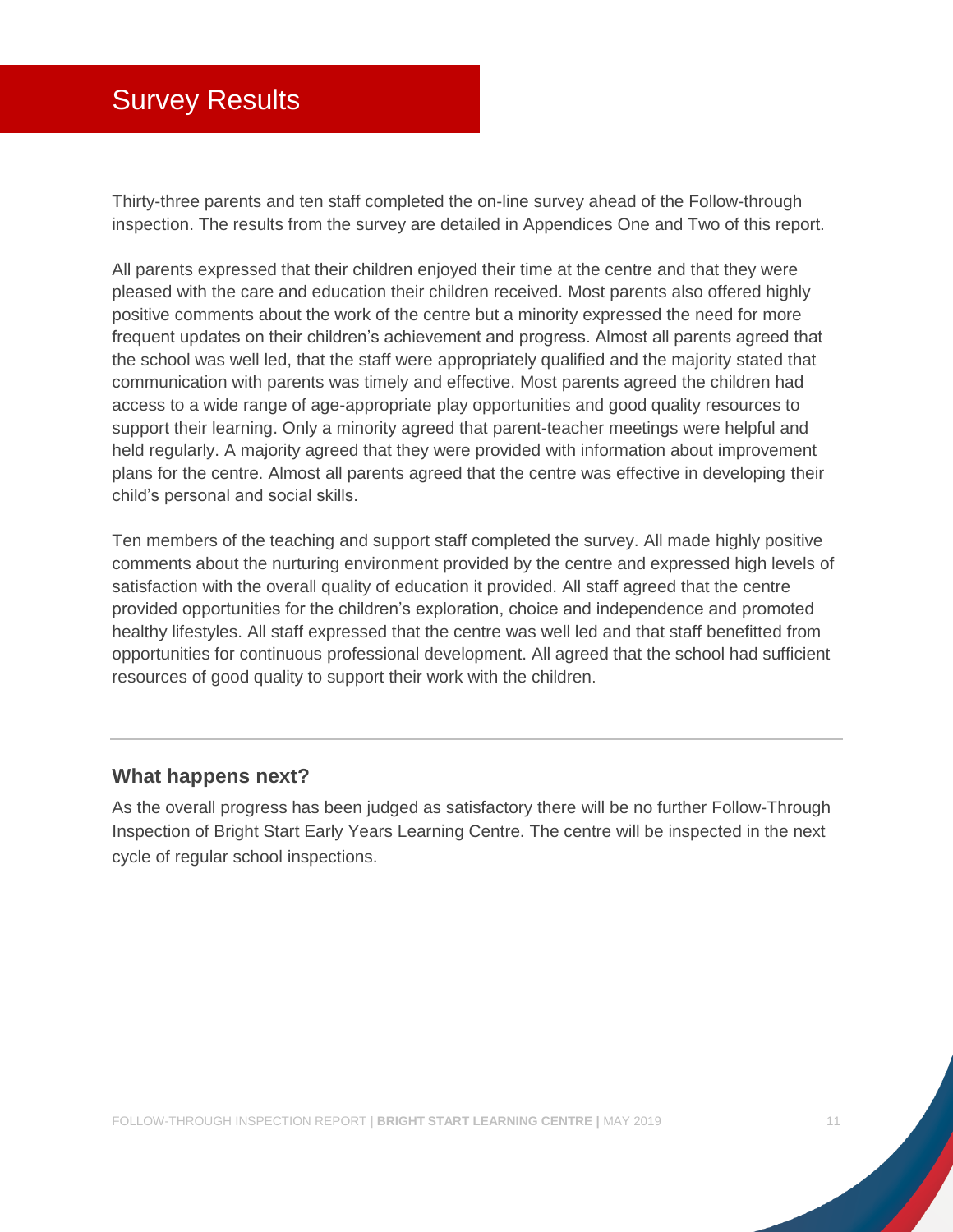### <span id="page-12-0"></span>**Office of Education Standards | Parent Survey 2019**

#### *How many years has your eldest child been at this Early Years Centre?*

| <b>Response</b>                              | <b>Percentage</b> | <b>Count</b>    |
|----------------------------------------------|-------------------|-----------------|
| Less than one year                           | 42.42%            | 14              |
| More than one year but less than three years | 42.42%            | 14 <sup>1</sup> |
| More than three years                        | 15.15%            | 5               |
|                                              | <b>Answered</b>   | 33 <sup>°</sup> |
|                                              | <b>Skipped</b>    |                 |

*What is your nationality?*



*My child is making good progress in all aspects of early communication/literacy (including listening, speaking, early reading and writing).*

| <b>Response</b>                              | <b>Percentage</b> | <b>Count</b> |
|----------------------------------------------|-------------------|--------------|
| <b>Strongly Agree</b>                        | 48.48%            | 16           |
| Agree                                        | 51.52%            | 17           |
| <b>Disagree</b>                              | $0.00\%$          | 0            |
| <b>Strongly Disagree</b>                     | $0.00\%$          | $\Omega$     |
| I am unsure or unable to answer the question | 0.00%             | $\Omega$     |
|                                              | <b>Answered</b>   | 33           |
|                                              | <b>Skipped</b>    | 0            |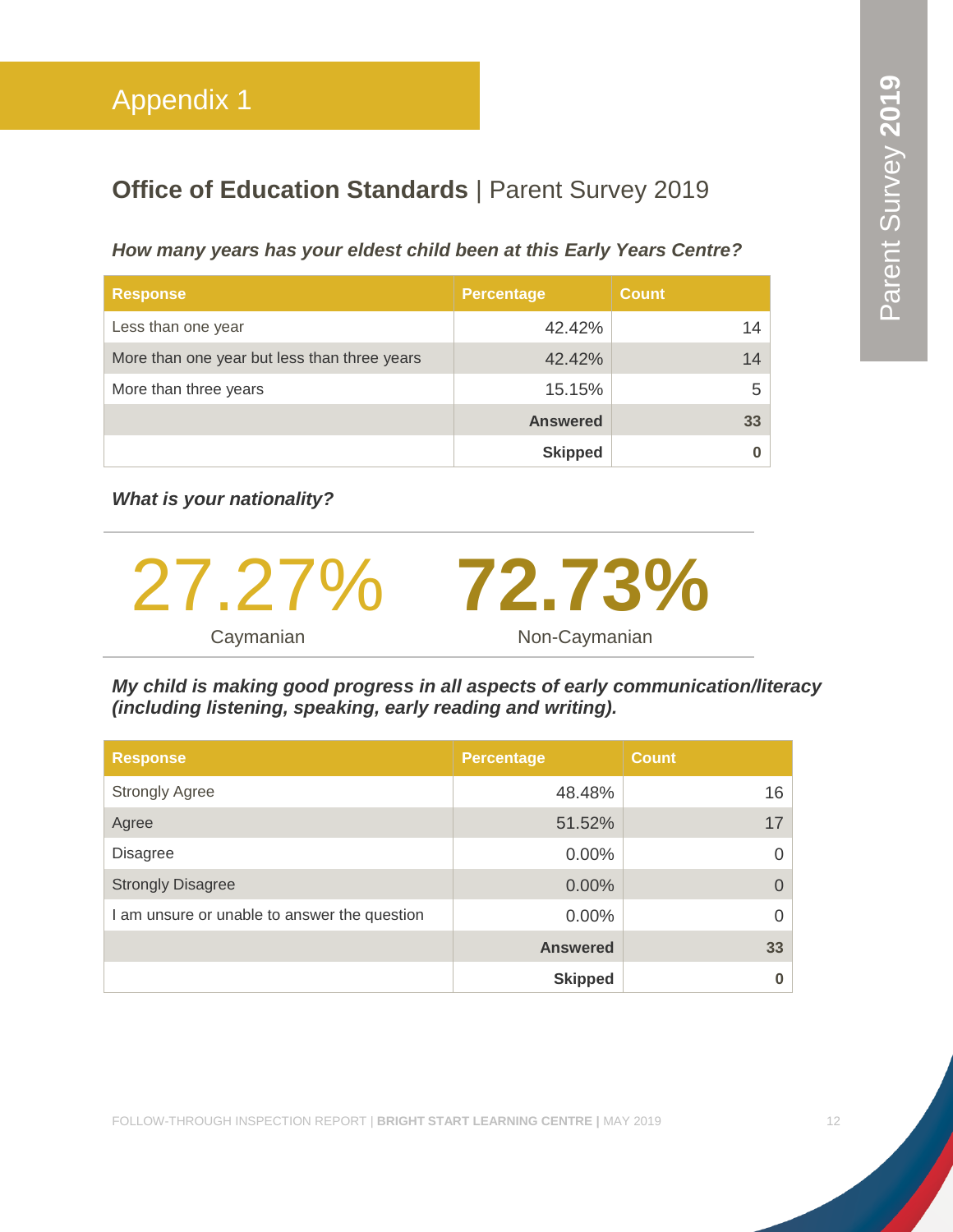#### *My child is making good progress in their mathematical understanding.*

| <b>Response</b>                              | <b>Percentage</b> | <b>Count</b> |
|----------------------------------------------|-------------------|--------------|
| <b>Strongly Agree</b>                        | 18.18%            | 6            |
| Agree                                        | 51.52%            | 17           |
| <b>Disagree</b>                              | $0.00\%$          |              |
| <b>Strongly Disagree</b>                     | 0.00%             | $\Omega$     |
| I am unsure or unable to answer the question | 30.30%            | 10           |
|                                              | <b>Answered</b>   | 33           |
|                                              | <b>Skipped</b>    |              |

#### *My child is making good progress in their early scientific understanding.*

| <b>Response</b>                              | <b>Percentage</b> | <b>Count</b> |
|----------------------------------------------|-------------------|--------------|
| <b>Strongly Agree</b>                        | 24.24%            | 8            |
| Agree                                        | 42.42%            | 14           |
| <b>Disagree</b>                              | 3.03%             |              |
| <b>Strongly Disagree</b>                     | $0.00\%$          |              |
| I am unsure or unable to answer the question | 30.30%            | 10           |
|                                              | <b>Answered</b>   | 33           |
|                                              | <b>Skipped</b>    |              |

*The Early Years Centre is effective in developing my child's personal and social skills.*

| <b>Response</b>                              | <b>Percentage</b> | <b>Count</b>    |
|----------------------------------------------|-------------------|-----------------|
| <b>Strongly Agree</b>                        | 57.58%            | 19              |
| Agree                                        | 36.36%            | 12 <sup>2</sup> |
| <b>Disagree</b>                              | 0.00%             | 0               |
| <b>Strongly Disagree</b>                     | $0.00\%$          |                 |
| I am unsure or unable to answer the question | 6.06%             | 2               |
|                                              | <b>Answered</b>   | 33              |
|                                              | <b>Skipped</b>    |                 |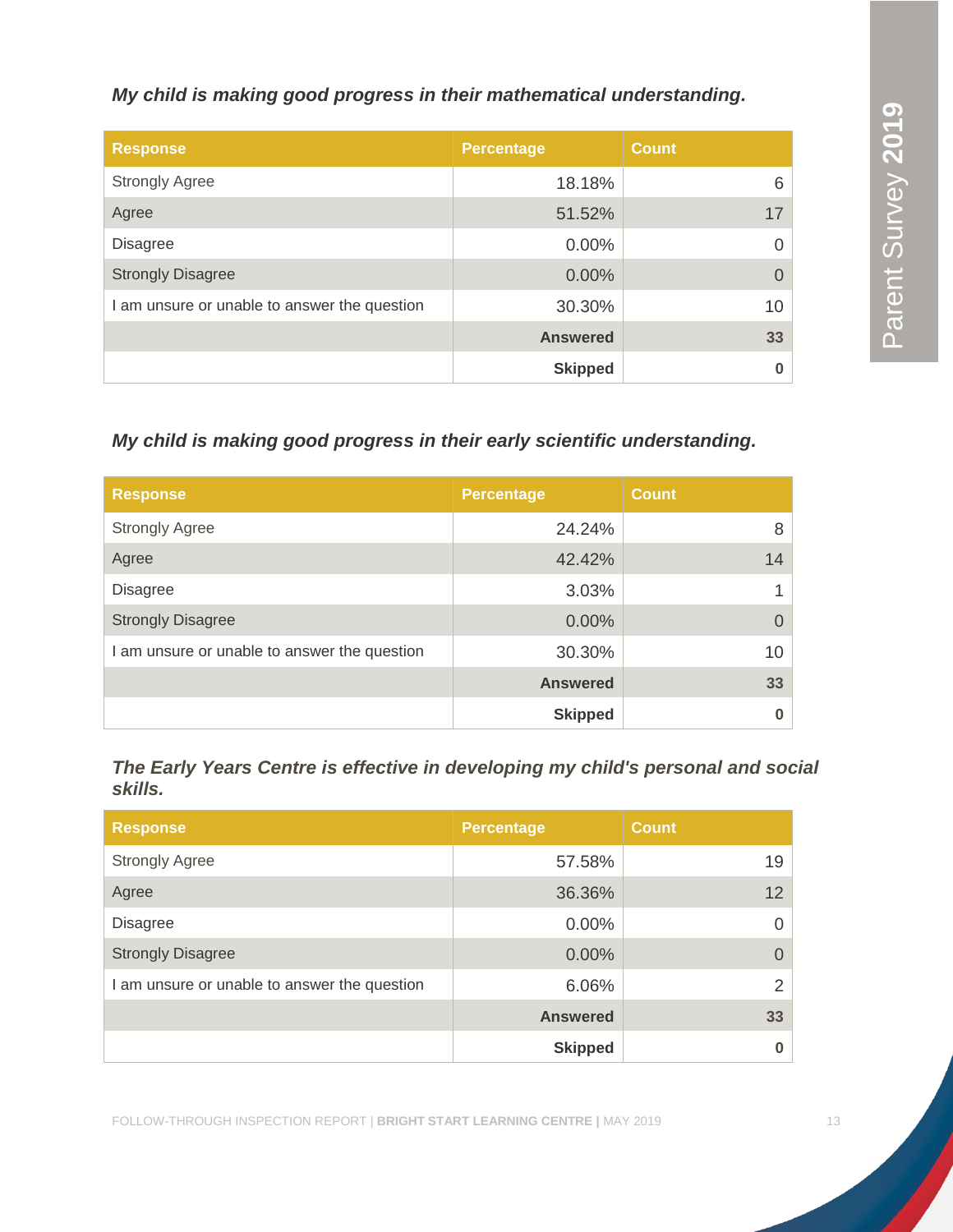*My child is being helped to take turns and share fairly as part of the education programme.*

| <b>Response</b>                              | <b>Percentage</b> | <b>Count</b> |
|----------------------------------------------|-------------------|--------------|
| <b>Strongly Agree</b>                        | 39.39%            | 13           |
| Agree                                        | 48.48%            | 16           |
| <b>Disagree</b>                              | 3.03%             |              |
| <b>Strongly Disagree</b>                     | 0.00%             |              |
| I am unsure or unable to answer the question | 9.09%             | 3            |
|                                              | <b>Answered</b>   | 33           |
|                                              | <b>Skipped</b>    |              |

*My child is developing a good understanding of the environment and how they can help to protect it.*

| <b>Response</b>                              | <b>Percentage</b> | <b>Count</b> |
|----------------------------------------------|-------------------|--------------|
| <b>Strongly Agree</b>                        | 30.30%            | 10           |
| Agree                                        | 33.33%            | 11           |
| <b>Disagree</b>                              | 3.03%             |              |
| <b>Strongly Disagree</b>                     | 0.00%             | 0            |
| I am unsure or unable to answer the question | 33.33%            | 11           |
|                                              | <b>Answered</b>   | 33           |
|                                              | <b>Skipped</b>    |              |

*The quality of teaching in the Early Years Centre is good.*

| <b>Response</b>                              | <b>Percentage</b> | <b>Count</b>      |
|----------------------------------------------|-------------------|-------------------|
| <b>Strongly Agree</b>                        | 36.36%            | $12 \overline{ }$ |
| Agree                                        | 54.55%            | 18                |
| <b>Disagree</b>                              | $0.00\%$          | $\Omega$          |
| <b>Strongly Disagree</b>                     | 0.00%             | $\Omega$          |
| I am unsure or unable to answer the question | 9.09%             | 3                 |
|                                              | <b>Answered</b>   | 33                |
|                                              | <b>Skipped</b>    | $\bf{0}$          |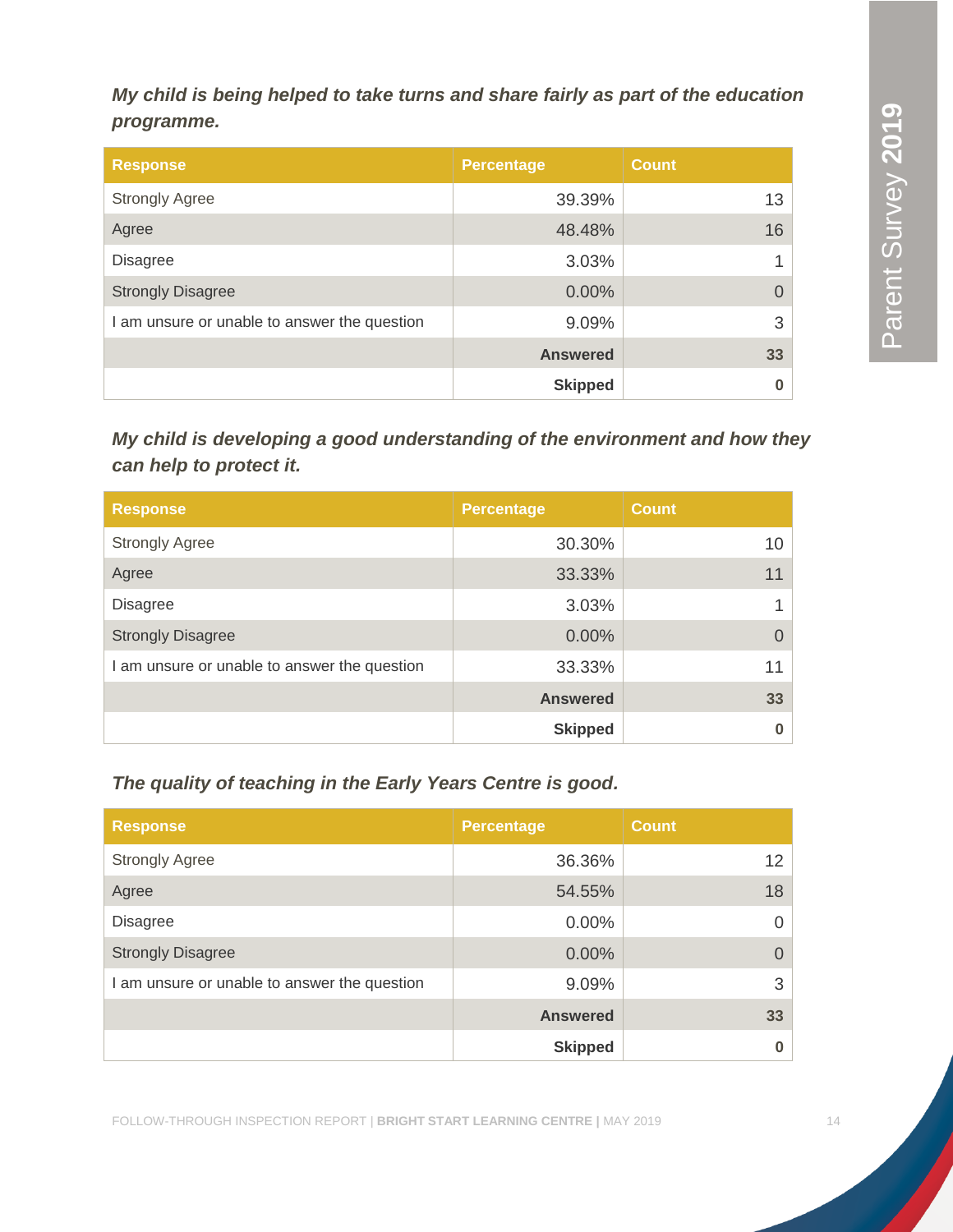| My child enjoys coming to the Early Years Centre. |                   |              |  |
|---------------------------------------------------|-------------------|--------------|--|
| <b>Response</b>                                   | <b>Percentage</b> | <b>Count</b> |  |
| <b>Strongly Agree</b>                             | 60.61%            | 20           |  |
| Agree                                             | 36.36%            | 12           |  |
| <b>Disagree</b>                                   | $0.00\%$          |              |  |
| <b>Strongly Disagree</b>                          | $0.00\%$          |              |  |
| am unsure or unable to answer the question        | 3.03%             |              |  |
|                                                   | <b>Answered</b>   | 33           |  |
|                                                   | <b>Skipped</b>    |              |  |

#### *My child is inspired to learn.*

| <b>Response</b>                              | <b>Percentage</b> | <b>Count</b> |
|----------------------------------------------|-------------------|--------------|
| <b>Strongly Agree</b>                        | 51.52%            | 17           |
| Agree                                        | 39.39%            | 13           |
| <b>Disagree</b>                              | 0.00%             |              |
| <b>Strongly Disagree</b>                     | 0.00%             | 0            |
| I am unsure or unable to answer the question | 9.09%             | 3            |
|                                              | <b>Answered</b>   | 33           |
|                                              | <b>Skipped</b>    |              |

#### *My child is given a wide range of age-appropriate play opportunities each day.*

| <b>Response</b>                              | <b>Percentage</b> | <b>Count</b> |
|----------------------------------------------|-------------------|--------------|
| <b>Strongly Agree</b>                        | 48.48%            | 16           |
| Agree                                        | 36.36%            | 12           |
| <b>Disagree</b>                              | $0.00\%$          | 0            |
| <b>Strongly Disagree</b>                     | $0.00\%$          | 0            |
| I am unsure or unable to answer the question | 15.15%            | 5            |
|                                              | <b>Answered</b>   | 33           |
|                                              | <b>Skipped</b>    | O            |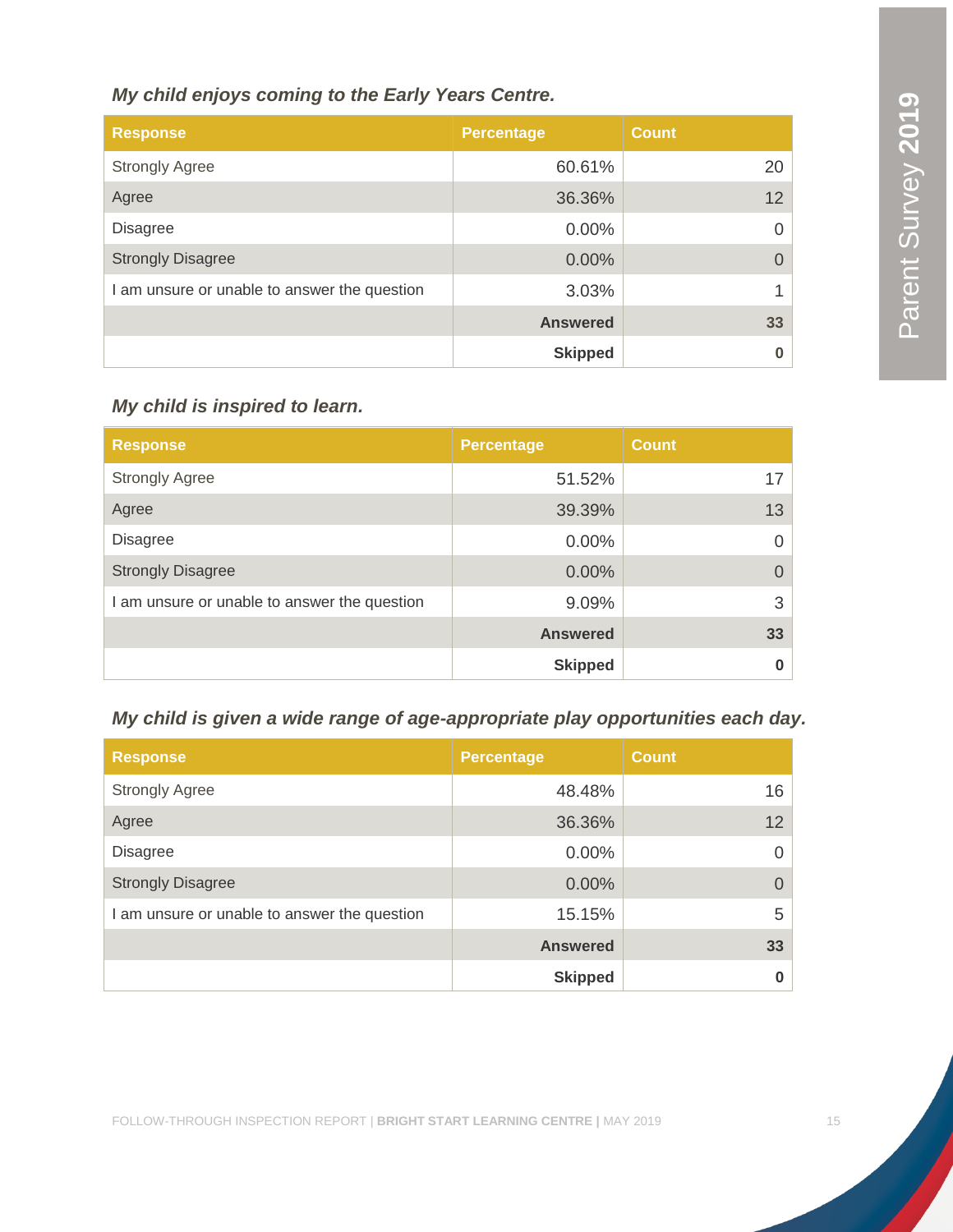*There are regular visits and visitors to the Early Years Centre which enhance the learning of my child.*

| <b>Response</b>                              | <b>Percentage</b> | <b>Count</b> |
|----------------------------------------------|-------------------|--------------|
| <b>Strongly Agree</b>                        | 24.24%            | 8            |
| Agree                                        | 45.45%            | 15           |
| <b>Disagree</b>                              | 9.09%             | 3            |
| <b>Strongly Disagree</b>                     | 0.00%             |              |
| I am unsure or unable to answer the question | 21.21%            |              |
|                                              | <b>Answered</b>   | 33           |
|                                              | <b>Skipped</b>    |              |

#### *My child is safe and cared for at the Early Years Centre.*

| <b>Response</b>                              | <b>Percentage</b> | <b>Count</b> |
|----------------------------------------------|-------------------|--------------|
| <b>Strongly Agree</b>                        | 60.61%            | 20           |
| Agree                                        | 39.39%            | 13           |
| <b>Disagree</b>                              | 0.00%             | 0            |
| <b>Strongly Disagree</b>                     | 0.00%             | O            |
| I am unsure or unable to answer the question | 0.00%             |              |
|                                              | <b>Answered</b>   | 33           |
|                                              | <b>Skipped</b>    |              |

#### *The Early Years Centre helps my child choose a healthy lifestyle.*

| <b>Response</b>                              | <b>Percentage</b> | <b>Count</b>      |
|----------------------------------------------|-------------------|-------------------|
| <b>Strongly Agree</b>                        | 36.36%            | $12 \overline{ }$ |
| Agree                                        | 42.42%            | 14                |
| <b>Disagree</b>                              | 6.06%             | 2                 |
| <b>Strongly Disagree</b>                     | $0.00\%$          | $\Omega$          |
| I am unsure or unable to answer the question | 15.15%            | 5                 |
|                                              | <b>Answered</b>   | 33                |
|                                              | <b>Skipped</b>    | $\bf{0}$          |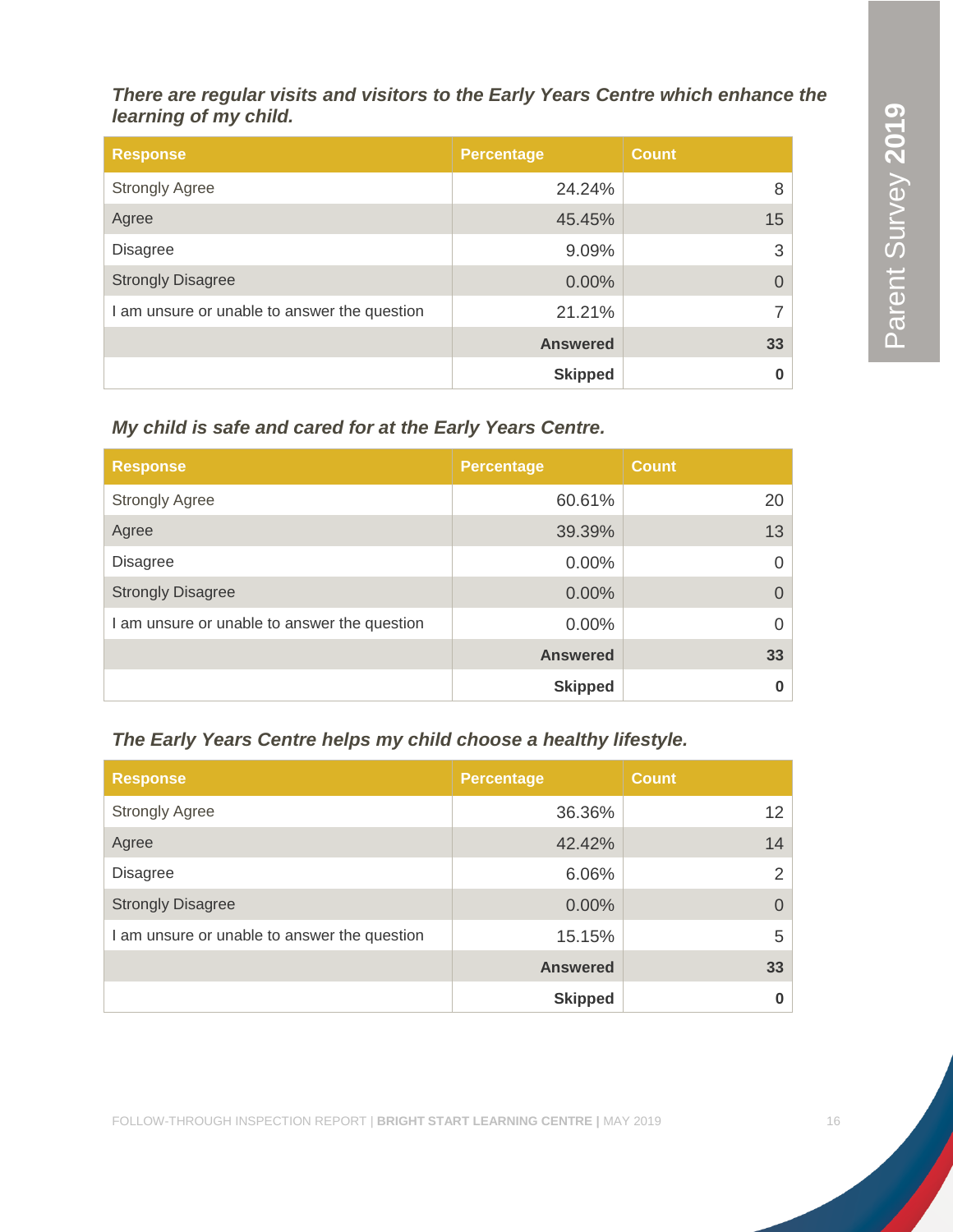#### *My child is treated fairly at the Early Year Centre.*

| <b>Response</b>                              | <b>Percentage</b> | <b>Count</b> |
|----------------------------------------------|-------------------|--------------|
| <b>Strongly Agree</b>                        | 54.55%            | 18           |
| Agree                                        | 42.42%            | 14           |
| <b>Disagree</b>                              | $0.00\%$          | 0            |
| <b>Strongly Disagree</b>                     | 3.03%             |              |
| I am unsure or unable to answer the question | $0.00\%$          | 0            |
|                                              | <b>Answered</b>   | 33           |
|                                              | <b>Skipped</b>    | $\bf{0}$     |

*The Early Years Centre deals effectively with incidents of poor behaviour.*

| <b>Response</b>                              | <b>Percentage</b> | <b>Count</b>    |
|----------------------------------------------|-------------------|-----------------|
| <b>Strongly Agree</b>                        | 25.00%            | 8               |
| Agree                                        | 40.63%            | 13              |
| <b>Disagree</b>                              | 6.25%             | 2               |
| <b>Strongly Disagree</b>                     | 3.13%             | 1               |
| I am unsure or unable to answer the question | 25.00%            | 8               |
|                                              | <b>Answered</b>   | 32 <sub>2</sub> |
|                                              | <b>Skipped</b>    |                 |

#### *The Early Years Centre provides good support to children with special educational needs.*

| <b>Response</b>                              | <b>Percentage</b> | <b>Count</b> |
|----------------------------------------------|-------------------|--------------|
| <b>Strongly Agree</b>                        | 15.15%            | 5            |
| Agree                                        | 18.18%            | 6            |
| <b>Disagree</b>                              | $0.00\%$          | <sup>0</sup> |
| <b>Strongly Disagree</b>                     | $0.00\%$          | $\Omega$     |
| I am unsure or unable to answer the question | 66.67%            | 22           |
|                                              | <b>Answered</b>   | 33           |
|                                              | <b>Skipped</b>    | 0            |

FOLLOW-THROUGH INSPECTION REPORT | **BRIGHT START LEARNING CENTRE |** MAY 2019 17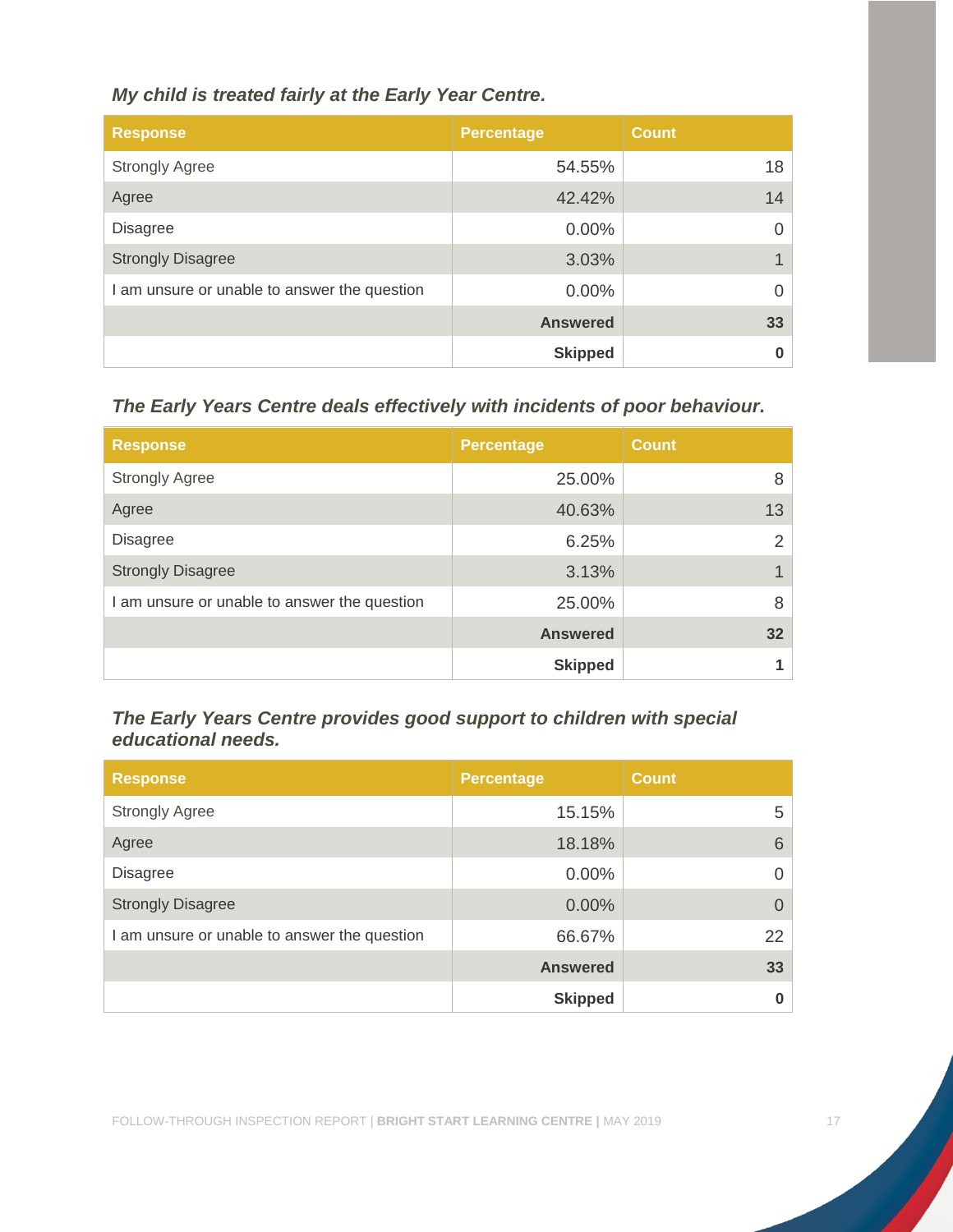#### *The Early Years Centre is well led.*

| <b>Response</b>                              | <b>Percentage</b> | <b>Count</b>    |
|----------------------------------------------|-------------------|-----------------|
| <b>Strongly Agree</b>                        | 30.30%            | 10 <sup>1</sup> |
| Agree                                        | 60.61%            | 20              |
| <b>Disagree</b>                              | 3.03%             |                 |
| <b>Strongly Disagree</b>                     | 0.00%             | 0               |
| I am unsure or unable to answer the question | 6.06%             | $\overline{2}$  |
|                                              | <b>Answered</b>   | 33 <sub>o</sub> |
|                                              | <b>Skipped</b>    | 0               |

*I receive good information about the improvement plans developed for the Early Years Centre.*

| <b>Response</b>                              | <b>Percentage</b> | <b>Count</b>    |
|----------------------------------------------|-------------------|-----------------|
| <b>Strongly Agree</b>                        | 30.30%            | 10 <sup>1</sup> |
| Agree                                        | 39.39%            | 13              |
| <b>Disagree</b>                              | 18.18%            | 6               |
| <b>Strongly Disagree</b>                     | 3.03%             |                 |
| I am unsure or unable to answer the question | 9.09%             | 3               |
|                                              | <b>Answered</b>   | 33              |
|                                              | <b>Skipped</b>    | $\bf{0}$        |

*Communication between the Early Years Centre and parents is effective and timely.*

| <b>Response</b>                              | <b>Percentage</b> | <b>Count</b> |
|----------------------------------------------|-------------------|--------------|
| <b>Strongly Agree</b>                        | 39.39%            | 13           |
| Agree                                        | 39.39%            | 13           |
| <b>Disagree</b>                              | 18.18%            | 6            |
| <b>Strongly Disagree</b>                     | 0.00%             | $\Omega$     |
| I am unsure or unable to answer the question | 3.03%             | 1            |
|                                              | <b>Answered</b>   | 33           |
|                                              | <b>Skipped</b>    | 0            |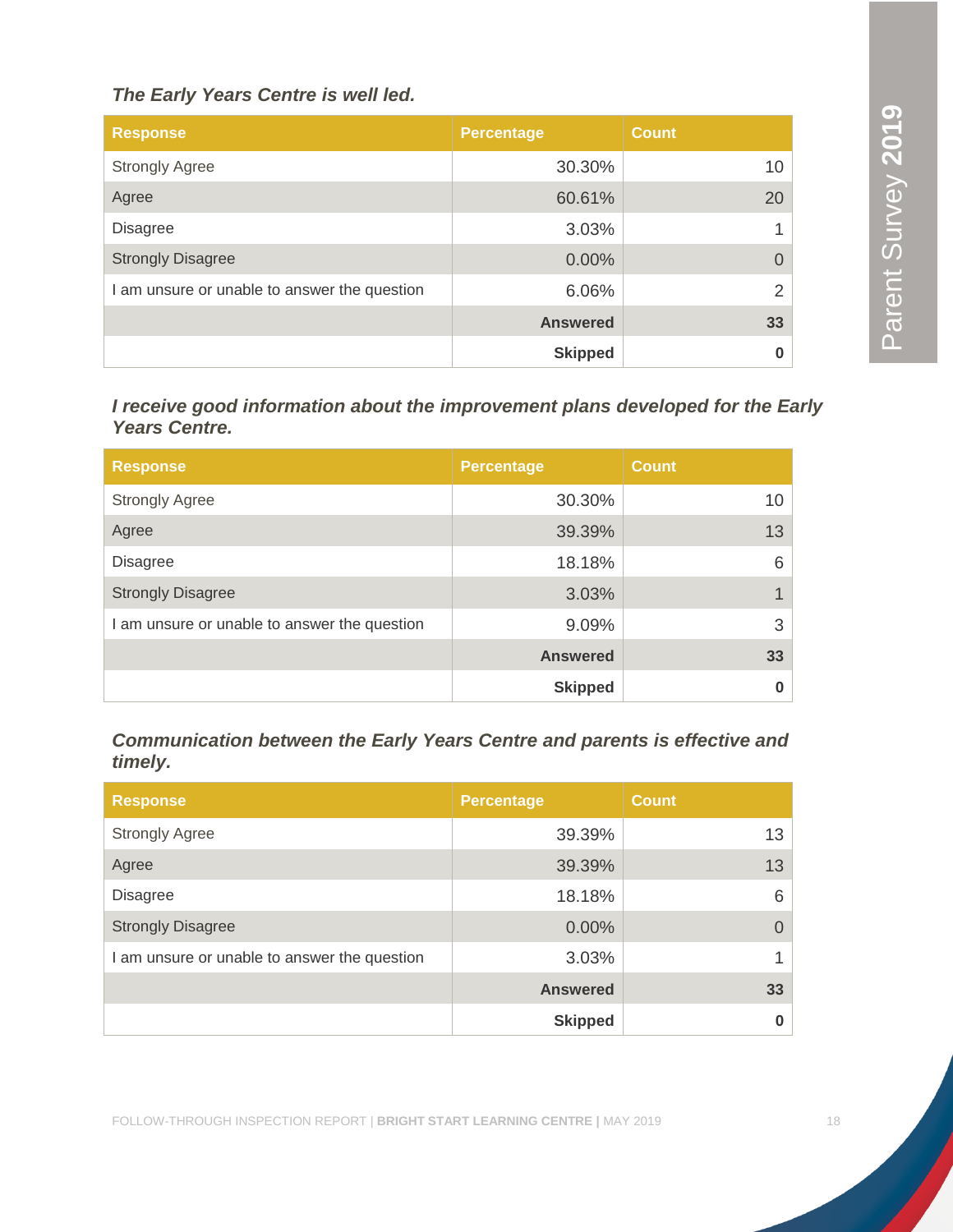*The Early Years Centre responds appropriately to parental concerns.*

| <b>Response</b>                              | <b>Percentage</b> | <b>Count</b> |
|----------------------------------------------|-------------------|--------------|
| <b>Strongly Agree</b>                        | 42.42%            | 14           |
| Agree                                        | 42.42%            | 14           |
| <b>Disagree</b>                              | 3.03%             |              |
| <b>Strongly Disagree</b>                     | 0.00%             | $\Omega$     |
| I am unsure or unable to answer the question | 12.12%            |              |
|                                              | <b>Answered</b>   | 33           |
|                                              | <b>Skipped</b>    |              |

*I receive regular, comprehensive and accurate information about my child's achievements and progress.*

| <b>Response</b>                              | <b>Percentage</b> | <b>Count</b> |
|----------------------------------------------|-------------------|--------------|
| <b>Strongly Agree</b>                        | 21.21%            | 7            |
| Agree                                        | 45.45%            | 15           |
| <b>Disagree</b>                              | 30.30%            | 10           |
| <b>Strongly Disagree</b>                     | 0.00%             | 0            |
| I am unsure or unable to answer the question | 3.03%             |              |
|                                              | <b>Answered</b>   | 33           |
|                                              | <b>Skipped</b>    | O            |

*Parent meetings are helpful and they are held regularly.*

| <b>Response</b>                              | <b>Percentage</b> | <b>Count</b> |
|----------------------------------------------|-------------------|--------------|
| <b>Strongly Agree</b>                        | 15.15%            | 5            |
| Agree                                        | 33.33%            | 11           |
| <b>Disagree</b>                              | 30.30%            | 10           |
| <b>Strongly Disagree</b>                     | $0.00\%$          | $\Omega$     |
| I am unsure or unable to answer the question | 21.21%            | 7            |
|                                              | <b>Answered</b>   | 33           |
|                                              | <b>Skipped</b>    | $\bf{0}$     |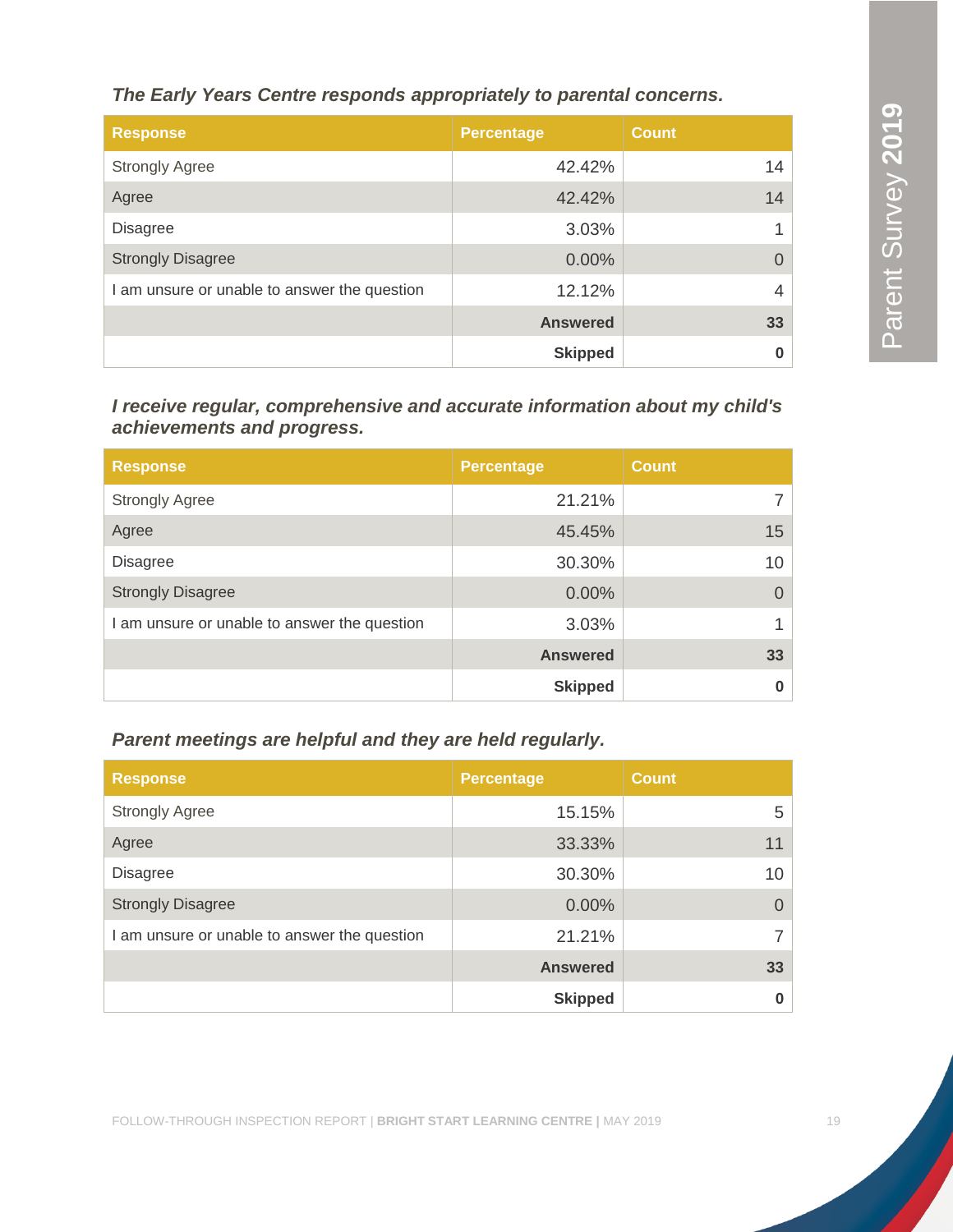#### *Parents are effectively involved in the work of the Early Years Centre.*

| <b>Response</b>                              | <b>Percentage</b> | <b>Count</b> |
|----------------------------------------------|-------------------|--------------|
| <b>Strongly Agree</b>                        | 9.09%             | 3            |
| Agree                                        | 39.39%            | 13           |
| <b>Disagree</b>                              | 24.24%            | 8            |
| <b>Strongly Disagree</b>                     | $0.00\%$          | $\Omega$     |
| I am unsure or unable to answer the question | 27.27%            | 9            |
|                                              | <b>Answered</b>   | 33           |
|                                              | <b>Skipped</b>    |              |

*The Early Years Centre enjoys good links with the wider community.*

| <b>Response</b>                              | <b>Percentage</b> | <b>Count</b>   |
|----------------------------------------------|-------------------|----------------|
| <b>Strongly Agree</b>                        | 18.18%            | 6              |
| Agree                                        | 48.48%            | 16             |
| <b>Disagree</b>                              | 6.06%             | 2              |
| <b>Strongly Disagree</b>                     | $0.00\%$          | $\overline{0}$ |
| I am unsure or unable to answer the question | 27.27%            | 9              |
|                                              | <b>Answered</b>   | 33             |
|                                              | <b>Skipped</b>    | $\bf{0}$       |

#### *The Early Years Centre has appropriately qualified and suitably skilled staff.*

| <b>Response</b>                              | <b>Percentage</b> | <b>Count</b>   |
|----------------------------------------------|-------------------|----------------|
| <b>Strongly Agree</b>                        | 30.30%            | 10             |
| Agree                                        | 48.48%            | 16             |
| <b>Disagree</b>                              | $0.00\%$          | $\overline{0}$ |
| <b>Strongly Disagree</b>                     | $0.00\%$          | $\Omega$       |
| I am unsure or unable to answer the question | 21.21%            | 7              |
|                                              | <b>Answered</b>   | 33             |
|                                              | <b>Skipped</b>    | 0              |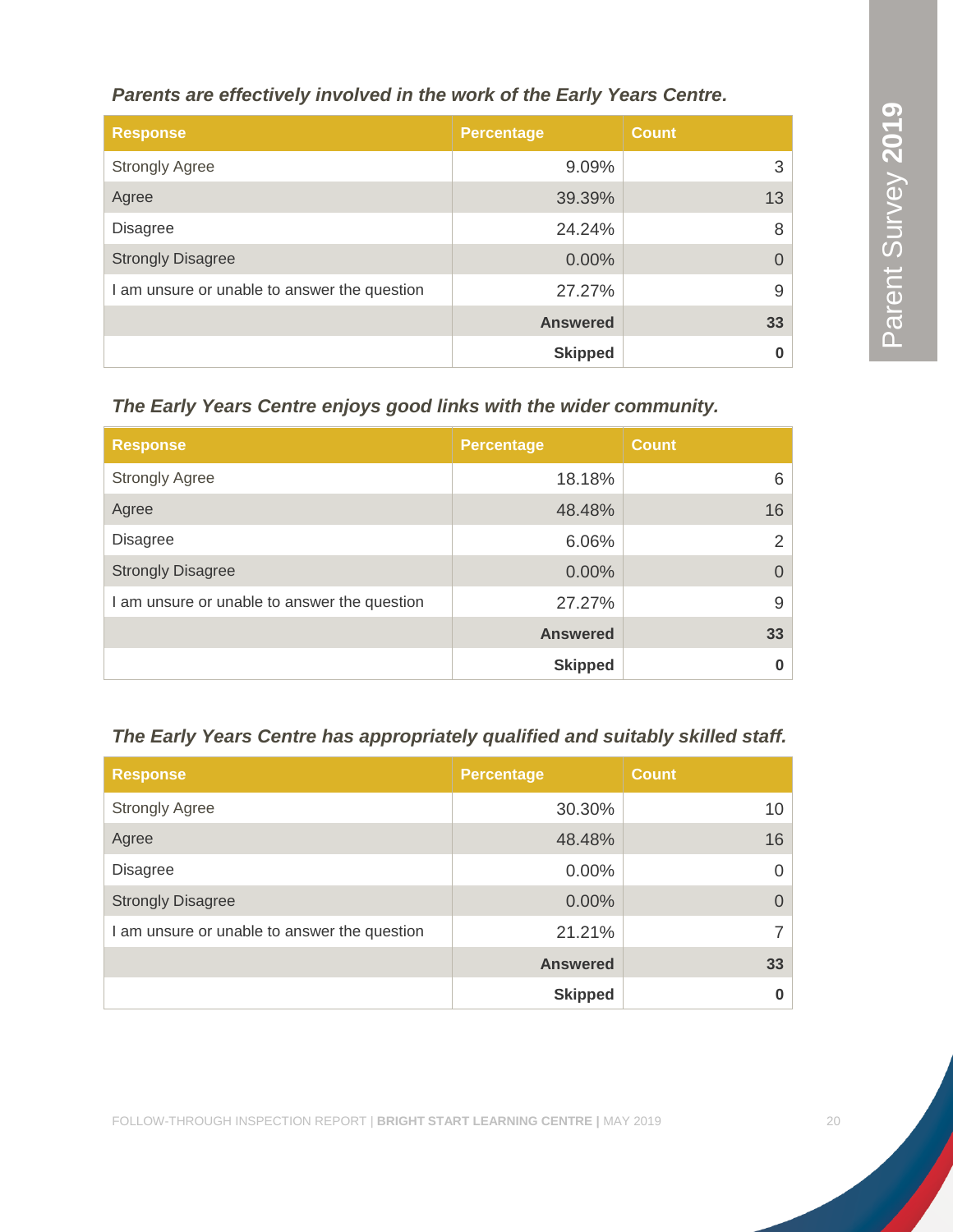Parent Survey 2019 Parent Survey **2019**

*The Early Years Centre has good quality resources to support my child's learning.* 

| <b>Response</b>                              | <b>Percentage</b> | <b>Count</b> |
|----------------------------------------------|-------------------|--------------|
| <b>Strongly Agree</b>                        | 27.27%            | 9            |
| Agree                                        | 57.58%            | 19           |
| <b>Disagree</b>                              | $0.00\%$          | $\Omega$     |
| <b>Strongly Disagree</b>                     | $0.00\%$          | $\Omega$     |
| I am unsure or unable to answer the question | 15.15%            | 5            |
|                                              | <b>Answered</b>   | 33           |
|                                              | <b>Skipped</b>    | $\bf{0}$     |

*Overall, I am satisfied with the quality of education provided at this Centre.*

| 33.33%                   | 63.64%                   |  |
|--------------------------|--------------------------|--|
| <b>Strongly Agree</b>    | Agree                    |  |
| $0\%$                    | $O\%$                    |  |
| <b>Disagree</b>          | <b>Strongly Disagree</b> |  |
| 3.03%<br><b>Not Sure</b> |                          |  |
|                          |                          |  |

| <b>Response</b> | <b>Count</b> |
|-----------------|--------------|
| <b>Answered</b> |              |
| <b>Skipped</b>  |              |

FOLLOW-THROUGH INSPECTION REPORT | **BRIGHT START LEARNING CENTRE |** MAY 2019 21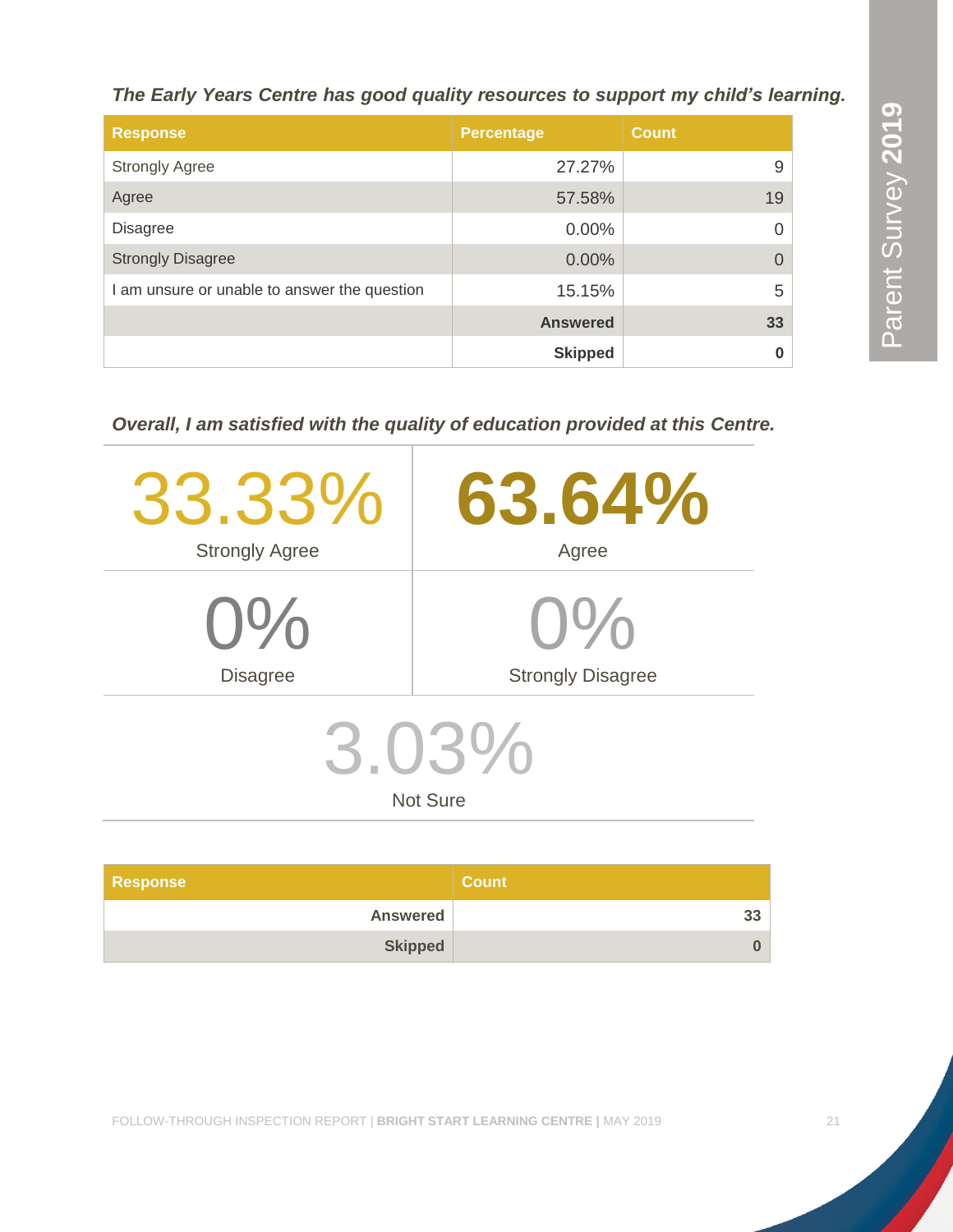### <span id="page-22-0"></span>Appendix 2

### **Office of Education Standards | Staff Survey 2018**

#### *What is your role in the school?*



#### *How long have you worked at this school?*

| <b>Response</b>                              | Percentage      | Count         |
|----------------------------------------------|-----------------|---------------|
| One year or less                             | 40.00%          | 4             |
| More than one year but less than three years | 20.00%          | $\mathcal{P}$ |
| Three years or more                          | 40.00%          |               |
|                                              | <b>Answered</b> | 10            |
|                                              | <b>Skipped</b>  |               |

FOLLOW-THROUGH INSPECTION REPORT | **BRIGHT START LEARNING CENTRE |** MAY 2019 22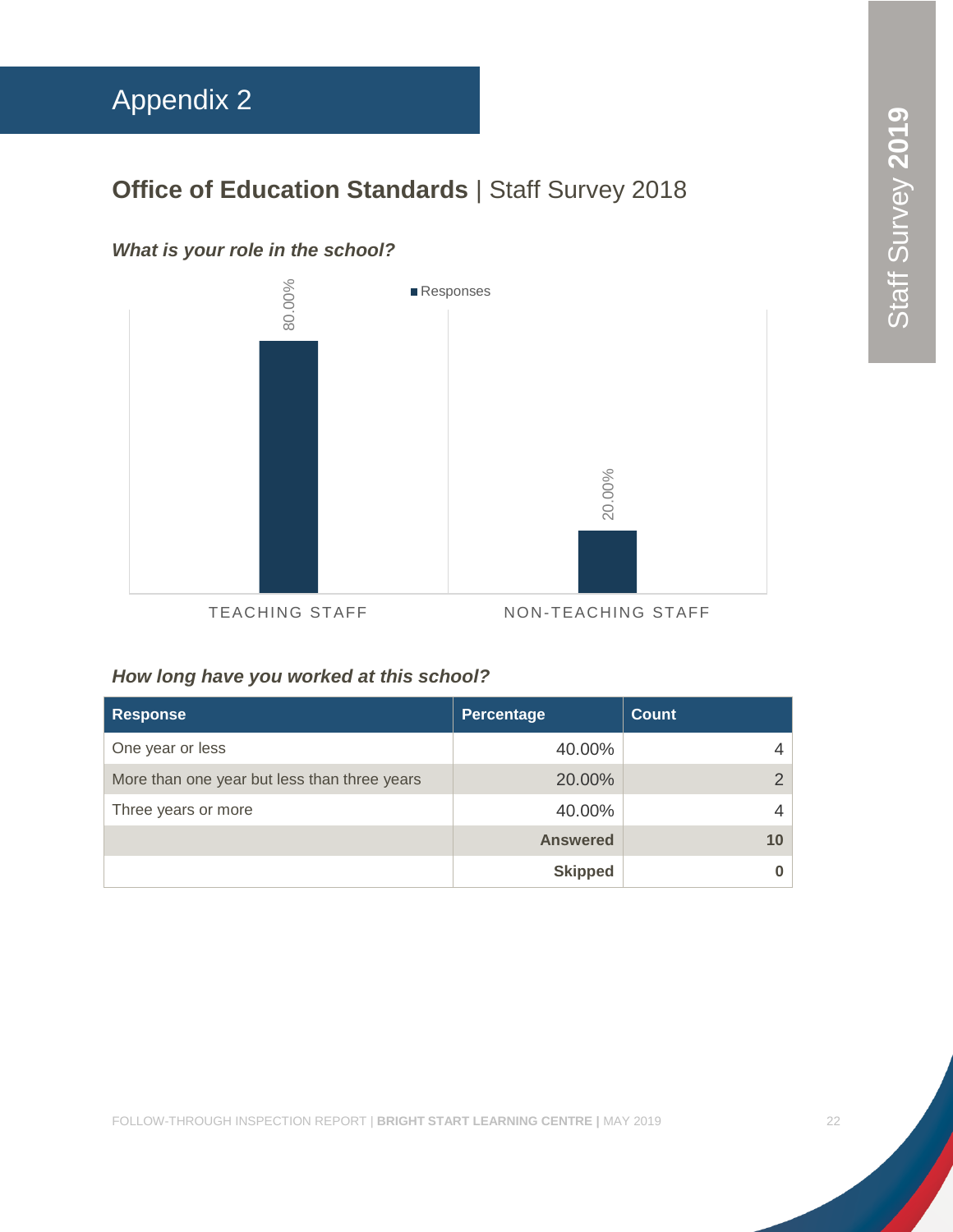| $0\%$     | 100%          |  |
|-----------|---------------|--|
| Caymanian | Non-Caymanian |  |

#### *The behaviour of most students in the children is good.*

| <b>Response</b>                              | Percentage      | <b>Count</b> |
|----------------------------------------------|-----------------|--------------|
| <b>Strongly Agree</b>                        | 30.00%          | 3            |
| Agree                                        | 70.00%          | 7            |
| <b>Disagree</b>                              | $0.00\%$        | $\Omega$     |
| <b>Strongly Disagree</b>                     | 0.00%           | $\Omega$     |
| I am unsure or unable to answer the question | $0.00\%$        | $\Omega$     |
|                                              | <b>Answered</b> | 10           |
|                                              | <b>Skipped</b>  | $\bf{0}$     |

#### *Children are taught conflict resolution skills using books, drama, storytelling and other developmentally appropriate methods.*

| <b>Response</b>                              | <b>Percentage</b> | <b>Count</b>  |
|----------------------------------------------|-------------------|---------------|
| <b>Strongly Agree</b>                        | 80.00%            | 8             |
| Agree                                        | 20.00%            | $\mathcal{P}$ |
| <b>Disagree</b>                              | 0.00%             |               |
| <b>Strongly Disagree</b>                     | 0.00%             | $\Omega$      |
| I am unsure or unable to answer the question | $0.00\%$          |               |
|                                              | <b>Answered</b>   | 10            |
|                                              | <b>Skipped</b>    |               |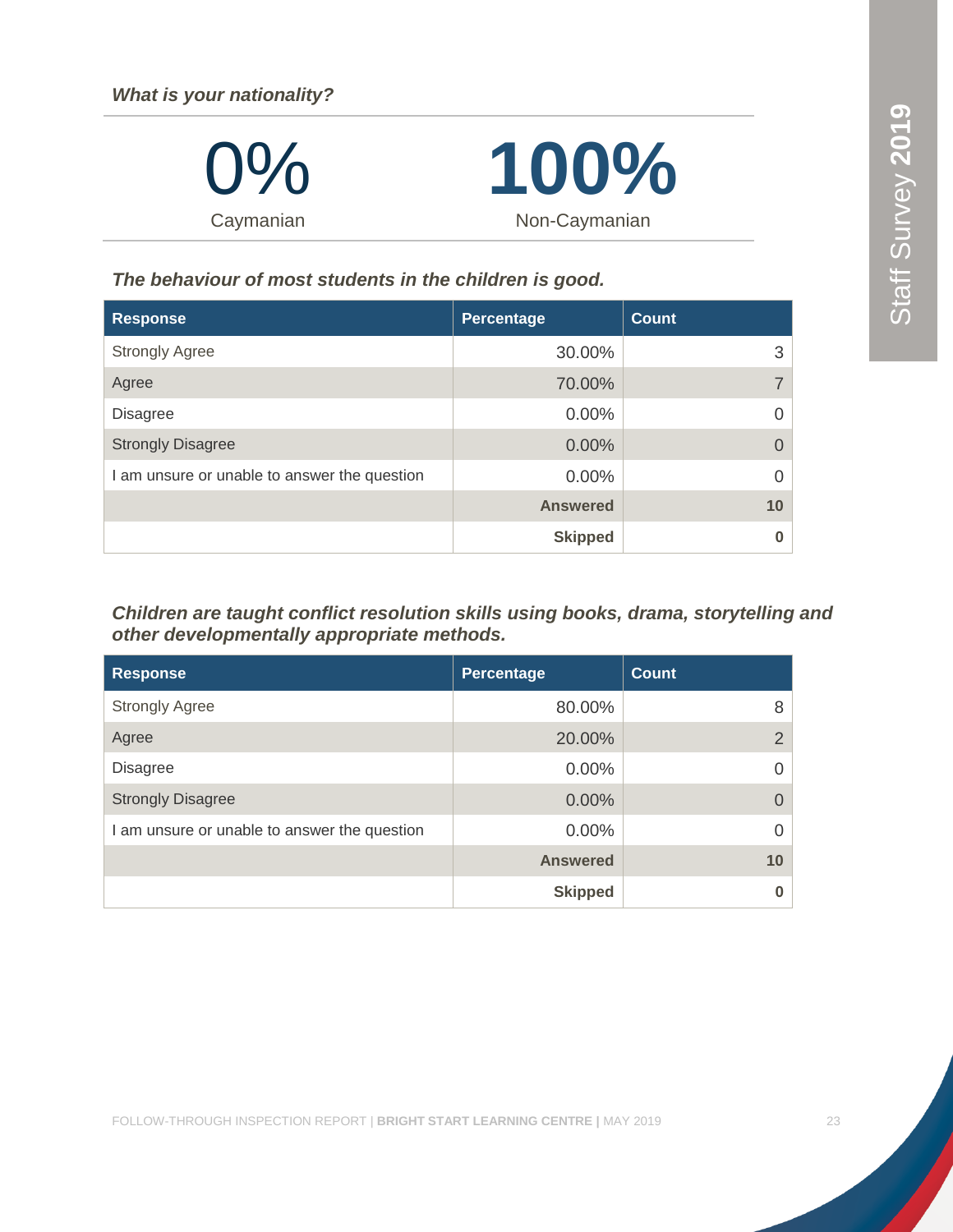*The Centre supports a positive learning environment and provides good opportunities for children's exploration, choice and independent learning.*

| <b>Response</b>                              | Percentage      | <b>Count</b> |
|----------------------------------------------|-----------------|--------------|
| <b>Strongly Agree</b>                        | 90.00%          | 9            |
| Agree                                        | 10.00%          |              |
| <b>Disagree</b>                              | 0.00%           |              |
| <b>Strongly Disagree</b>                     | 0.00%           |              |
| I am unsure or unable to answer the question | 0.00%           |              |
|                                              | <b>Answered</b> | 10           |
|                                              | <b>Skipped</b>  |              |

#### *There are good assessment systems in this Centre.*

| <b>Response</b>                              | Percentage      | <b>Count</b> |
|----------------------------------------------|-----------------|--------------|
| <b>Strongly Agree</b>                        | 70.00%          |              |
| Agree                                        | 30.00%          | 3            |
| <b>Disagree</b>                              | 0.00%           |              |
| <b>Strongly Disagree</b>                     | 0.00%           | $\Omega$     |
| I am unsure or unable to answer the question | $0.00\%$        |              |
|                                              | <b>Answered</b> | 10           |
|                                              | <b>Skipped</b>  |              |

*There is a safe and caring environment for all members of this early years community.*

| <b>Response</b>                              | Percentage      | Count    |
|----------------------------------------------|-----------------|----------|
| <b>Strongly Agree</b>                        | 90.00%          | 9        |
| Agree                                        | 10.00%          |          |
| <b>Disagree</b>                              | $0.00\%$        | $\Omega$ |
| <b>Strongly Disagree</b>                     | 0.00%           | $\Omega$ |
| I am unsure or unable to answer the question | $0.00\%$        | $\Omega$ |
|                                              | <b>Answered</b> | 10       |
|                                              | <b>Skipped</b>  | 0        |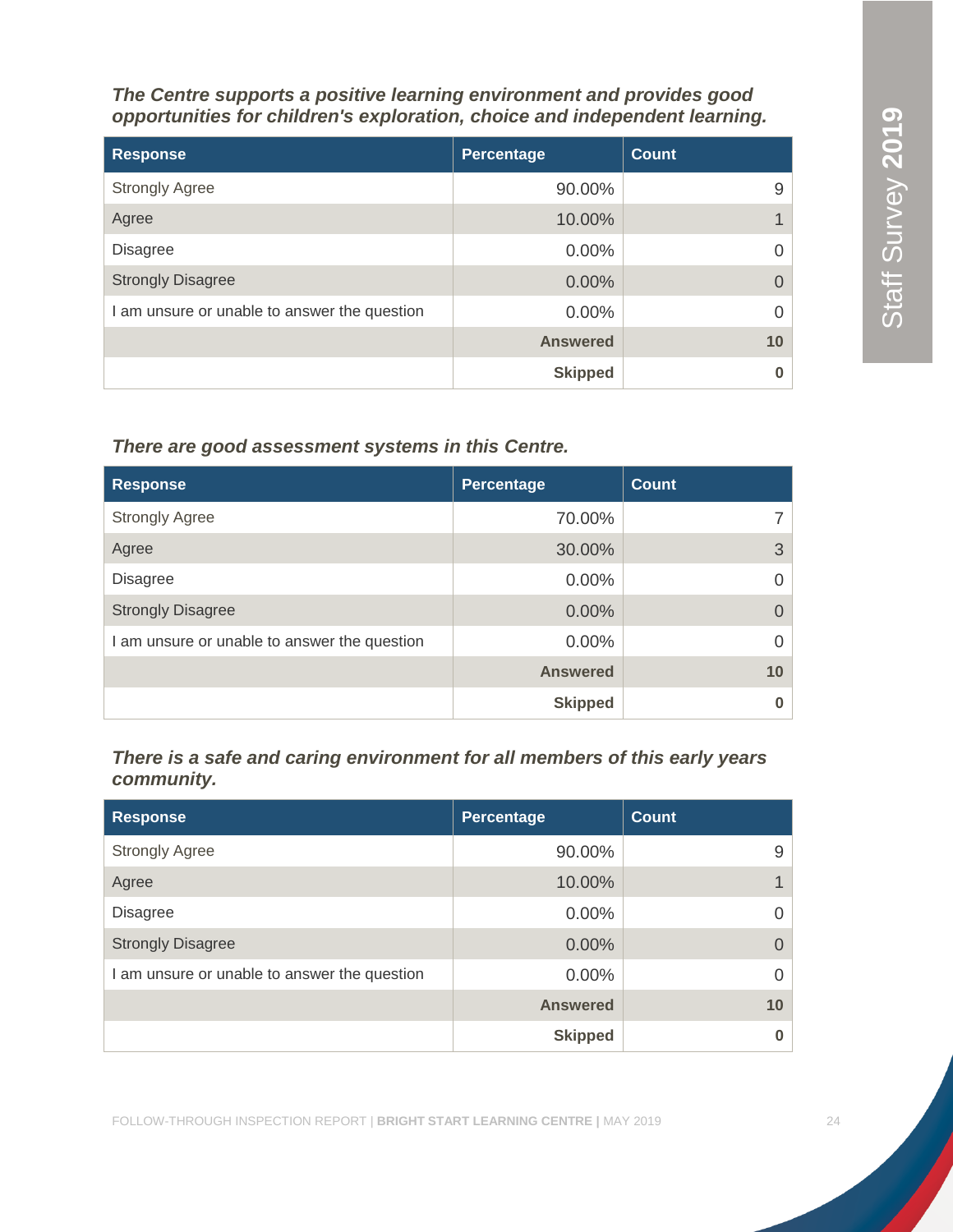*The Centre helps children to choose a healthy life style.*

| <b>Response</b>                              | Percentage      | <b>Count</b> |
|----------------------------------------------|-----------------|--------------|
| <b>Strongly Agree</b>                        | 80.00%          | 8            |
| Agree                                        | 10.00%          |              |
| <b>Disagree</b>                              | $0.00\%$        |              |
| <b>Strongly Disagree</b>                     | 0.00%           |              |
| I am unsure or unable to answer the question | 10.00%          |              |
|                                              | <b>Answered</b> | 10           |
|                                              | <b>Skipped</b>  |              |

#### *Where food is provided by the Centre, it is of sufficient variety, quantity and quality to meet the children's nutritional needs.*

| <b>Response</b>                              | Percentage      | <b>Count</b> |
|----------------------------------------------|-----------------|--------------|
| <b>Strongly Agree</b>                        | 70.00%          | 7            |
| Agree                                        | 30.00%          | 3            |
| <b>Disagree</b>                              | $0.00\%$        | $\Omega$     |
| <b>Strongly Disagree</b>                     | 0.00%           | $\Omega$     |
| I am unsure or unable to answer the question | $0.00\%$        | $\Omega$     |
|                                              | <b>Answered</b> | 10           |
|                                              | <b>Skipped</b>  | $\bf{0}$     |

#### *Children are treated fairly at this Centre.*

| <b>Response</b>                              | <b>Percentage</b> | <b>Count</b>   |
|----------------------------------------------|-------------------|----------------|
| <b>Strongly Agree</b>                        | 80.00%            | 8              |
| Agree                                        | 20.00%            | 2 <sup>1</sup> |
| <b>Disagree</b>                              | $0.00\%$          | 0              |
| <b>Strongly Disagree</b>                     | 0.00%             | $\Omega$       |
| I am unsure or unable to answer the question | 0.00%             | 0              |
|                                              | <b>Answered</b>   | 10             |
|                                              | <b>Skipped</b>    |                |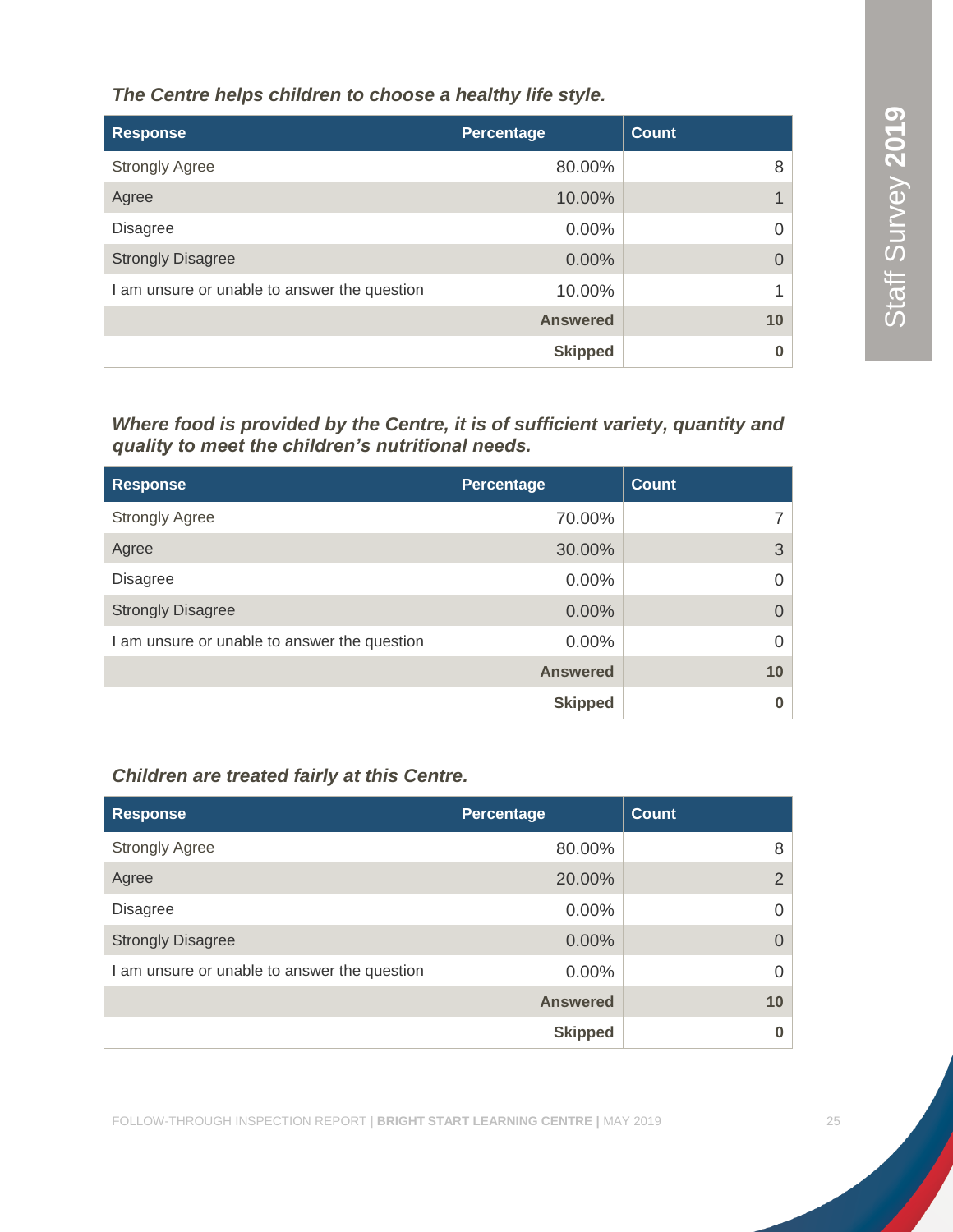#### *The Centre deals effectively with incidents of poor behavior.*

| <b>Response</b>                              | <b>Percentage</b> | <b>Count</b> |
|----------------------------------------------|-------------------|--------------|
| <b>Strongly Agree</b>                        | 60.00%            | 6            |
| Agree                                        | 30.00%            | 3            |
| <b>Disagree</b>                              | $0.00\%$          |              |
| <b>Strongly Disagree</b>                     | 0.00%             |              |
| I am unsure or unable to answer the question | 10.00%            |              |
|                                              | <b>Answered</b>   | 10           |
|                                              | <b>Skipped</b>    |              |

#### *The Centre provides good support to children with special educational needs.*

| <b>Response</b>                              | Percentage      | <b>Count</b> |
|----------------------------------------------|-----------------|--------------|
| <b>Strongly Agree</b>                        | 70.00%          |              |
| Agree                                        | 20.00%          | 2            |
| <b>Disagree</b>                              | 0.00%           | 0            |
| <b>Strongly Disagree</b>                     | 0.00%           |              |
| I am unsure or unable to answer the question | 10.00%          |              |
|                                              | <b>Answered</b> | 10           |
|                                              | <b>Skipped</b>  |              |

#### *I am aware of the procedures for reporting suspected cases of child abuse under the Children Law (2012)*

| <b>Response</b>                              | Percentage      | <b>Count</b>    |
|----------------------------------------------|-----------------|-----------------|
| <b>Strongly Agree</b>                        | 80.00%          | 8               |
| Agree                                        | 20.00%          | $\overline{2}$  |
| <b>Disagree</b>                              | $0.00\%$        | 0               |
| <b>Strongly Disagree</b>                     | 0.00%           | 0               |
| I am unsure or unable to answer the question | 0.00%           | 0               |
|                                              | <b>Answered</b> | 10 <sup>°</sup> |
|                                              | <b>Skipped</b>  | 0               |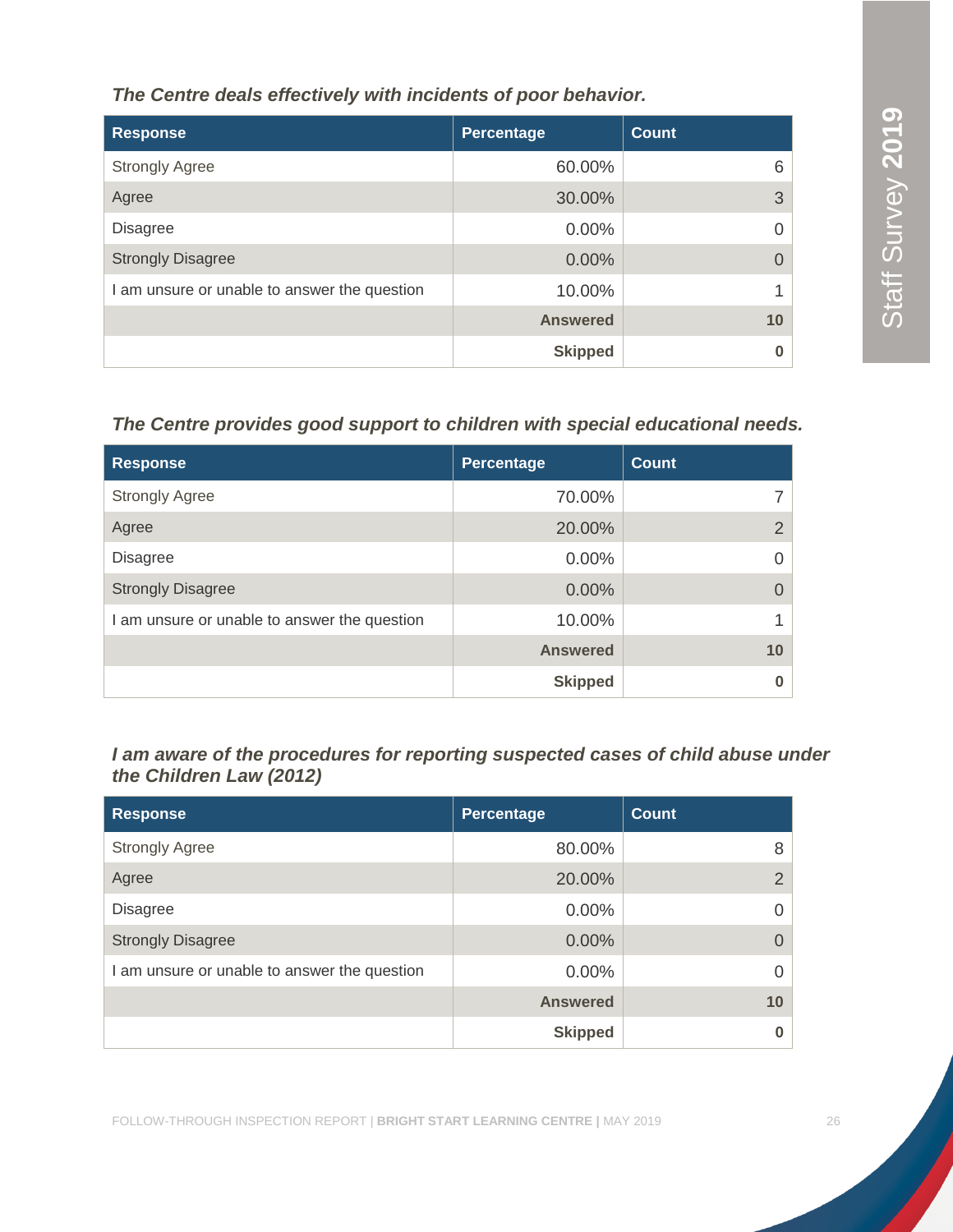#### *The Early Years Centre is well led.*

| <b>Response</b>                              | Percentage      | <b>Count</b> |
|----------------------------------------------|-----------------|--------------|
| <b>Strongly Agree</b>                        | 40.00%          | 4            |
| Agree                                        | 60.00%          | 6            |
| <b>Disagree</b>                              | $0.00\%$        |              |
| <b>Strongly Disagree</b>                     | $0.00\%$        | $\Omega$     |
| I am unsure or unable to answer the question | $0.00\%$        |              |
|                                              | <b>Answered</b> | 10           |
|                                              | <b>Skipped</b>  |              |

#### *I am involved in the process of self-evaluation and improvement planning in the Centre.*

| <b>Response</b>                              | <b>Percentage</b> | <b>Count</b> |
|----------------------------------------------|-------------------|--------------|
| <b>Strongly Agree</b>                        | 40.00%            | 4            |
| Agree                                        | 60.00%            | 6            |
| <b>Disagree</b>                              | $0.00\%$          |              |
| <b>Strongly Disagree</b>                     | 0.00%             |              |
| I am unsure or unable to answer the question | $0.00\%$          |              |
|                                              | <b>Answered</b>   | 10           |
|                                              | <b>Skipped</b>    |              |

#### *The Centre effectively supports my continuing professional development.*

| <b>Response</b>                              | Percentage      | Count          |
|----------------------------------------------|-----------------|----------------|
| <b>Strongly Agree</b>                        | 80.00%          | 8              |
| Agree                                        | 20.00%          | $\overline{2}$ |
| <b>Disagree</b>                              | $0.00\%$        | $\Omega$       |
| <b>Strongly Disagree</b>                     | $0.00\%$        | $\Omega$       |
| I am unsure or unable to answer the question | $0.00\%$        | $\Omega$       |
|                                              | <b>Answered</b> | 10             |
|                                              | <b>Skipped</b>  | $\bf{0}$       |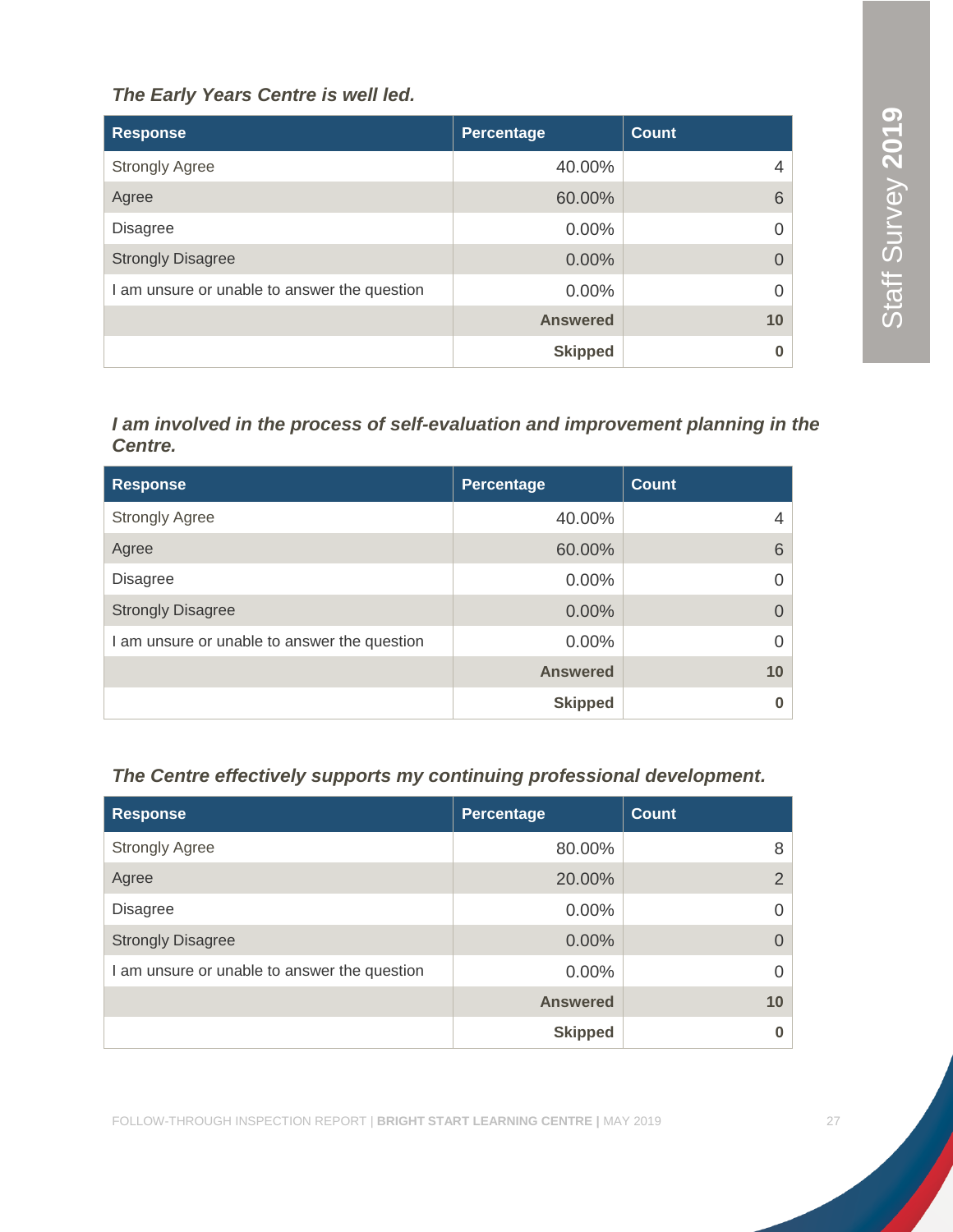#### *Parent teacher meetings are well attended and helpful.*

| <b>Response</b>                              | Percentage      | <b>Count</b>   |
|----------------------------------------------|-----------------|----------------|
| <b>Strongly Agree</b>                        | 80.00%          | 8              |
| Agree                                        | 20.00%          | $\overline{2}$ |
| <b>Disagree</b>                              | 0.00%           |                |
| <b>Strongly Disagree</b>                     | 0.00%           | 0              |
| I am unsure or unable to answer the question | 0.00%           |                |
|                                              | <b>Answered</b> | 10             |
|                                              | <b>Skipped</b>  |                |

#### *Parents are effectively involved in the work of the Centre.*

| <b>Response</b>                              | Percentage      | <b>Count</b> |
|----------------------------------------------|-----------------|--------------|
| <b>Strongly Agree</b>                        | 70.00%          |              |
| Agree                                        | 30.00%          | 3            |
| <b>Disagree</b>                              | 0.00%           | 0            |
| <b>Strongly Disagree</b>                     | 0.00%           | $\Omega$     |
| I am unsure or unable to answer the question | $0.00\%$        | 0            |
|                                              | <b>Answered</b> | 10           |
|                                              | <b>Skipped</b>  | 0            |

#### *The Centre enjoys good links with the wider community.*

| <b>Response</b>                              | Percentage      | <b>Count</b>   |
|----------------------------------------------|-----------------|----------------|
| <b>Strongly Agree</b>                        | 60.00%          | 6              |
| Agree                                        | 40.00%          | $\overline{4}$ |
| <b>Disagree</b>                              | $0.00\%$        | $\Omega$       |
| <b>Strongly Disagree</b>                     | 0.00%           | $\Omega$       |
| I am unsure or unable to answer the question | $0.00\%$        | $\Omega$       |
|                                              | <b>Answered</b> | 10             |
|                                              | <b>Skipped</b>  | 0              |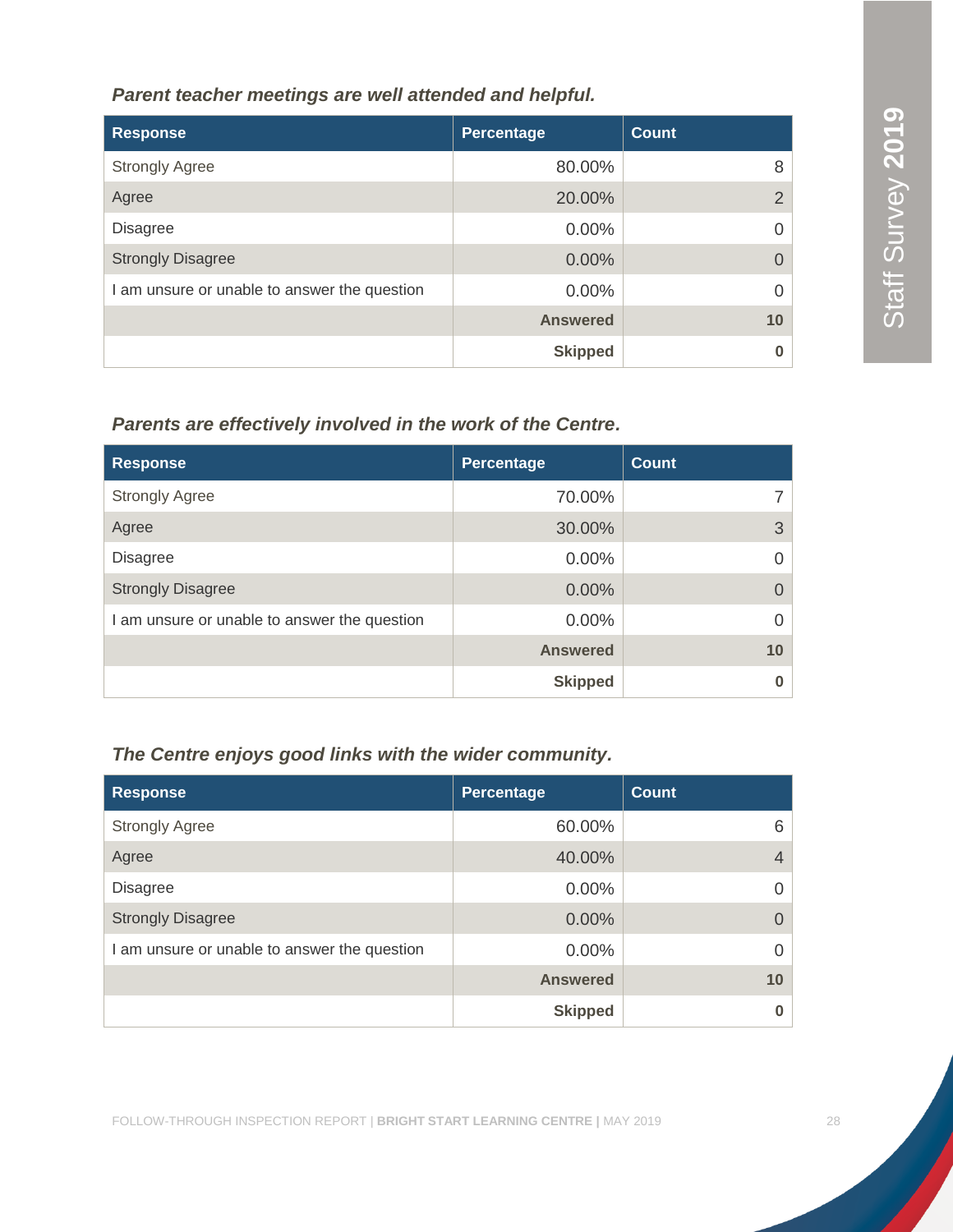*The Centre has adequate, appropriately qualified and suitably skilled teachers and staff.*

| <b>Response</b>                              | Percentage      | <b>Count</b> |
|----------------------------------------------|-----------------|--------------|
| <b>Strongly Agree</b>                        | 40.00%          | 4            |
| Agree                                        | 60.00%          | 6            |
| <b>Disagree</b>                              | 0.00%           | 0            |
| <b>Strongly Disagree</b>                     | 0.00%           |              |
| I am unsure or unable to answer the question | 0.00%           | 0            |
|                                              | <b>Answered</b> | 10           |
|                                              | <b>Skipped</b>  |              |

#### *There are sufficient resources of good quality to support my work with the children.*

| <b>Response</b>                              | Percentage      | <b>Count</b>   |
|----------------------------------------------|-----------------|----------------|
| <b>Strongly Agree</b>                        | 60.00%          | 6              |
| Agree                                        | 40.00%          | $\overline{4}$ |
| <b>Disagree</b>                              | $0.00\%$        | $\Omega$       |
| <b>Strongly Disagree</b>                     | $0.00\%$        | $\Omega$       |
| I am unsure or unable to answer the question | $0.00\%$        | $\Omega$       |
|                                              | <b>Answered</b> | 10             |
|                                              | <b>Skipped</b>  | 0              |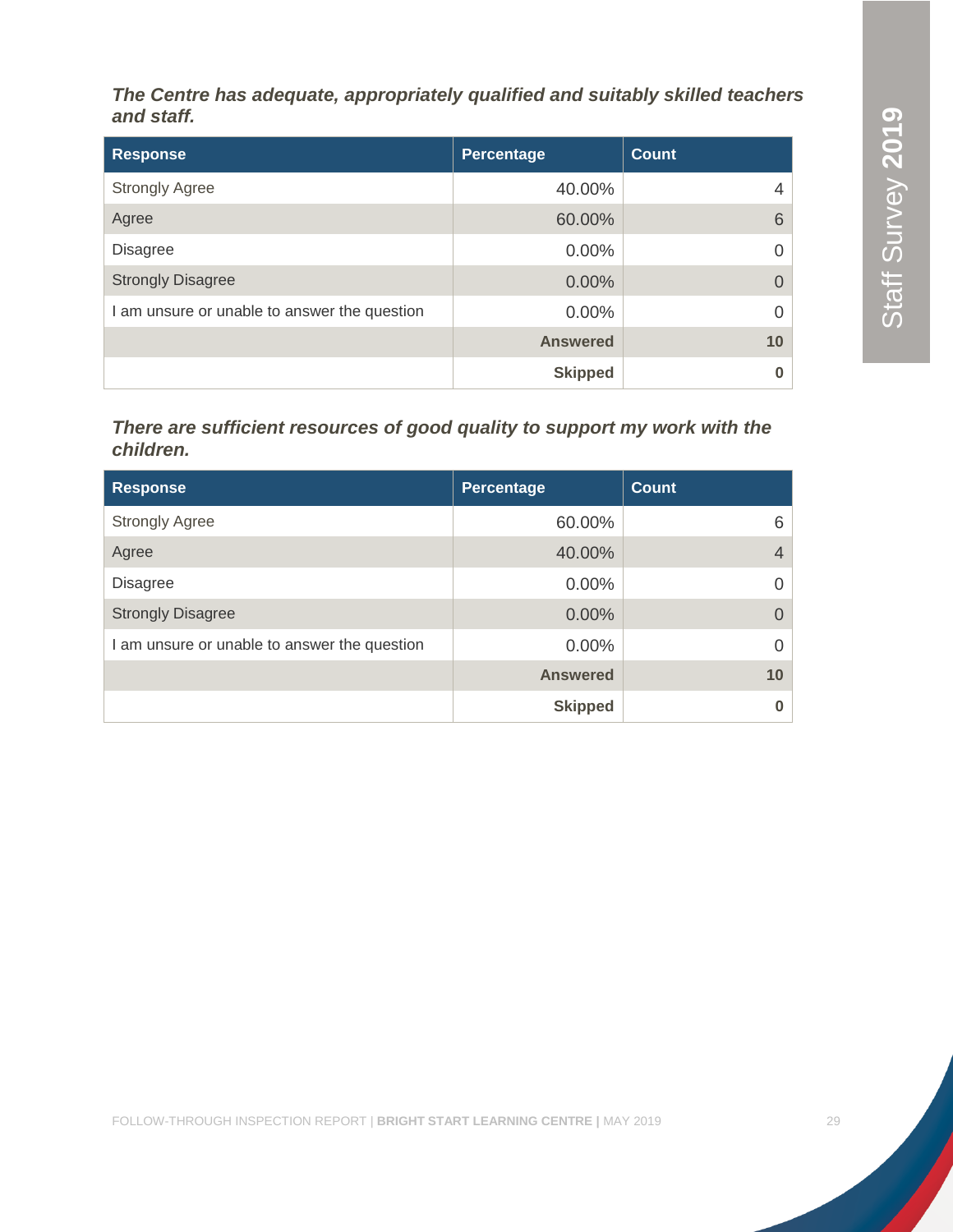*Overall, this Early Years Centre provides a good quality of education.*

| 60%                   | 40%                      |  |  |
|-----------------------|--------------------------|--|--|
| <b>Strongly Agree</b> | Agree                    |  |  |
| $0\%$                 | $U\%$                    |  |  |
| <b>Disagree</b>       | <b>Strongly Disagree</b> |  |  |
| $U\sqrt{2}$           |                          |  |  |
|                       | <b>Not Sure</b>          |  |  |

| <b>Response</b> | <b>Count</b> |
|-----------------|--------------|
| Answered   10   |              |
| Skipped 0       |              |